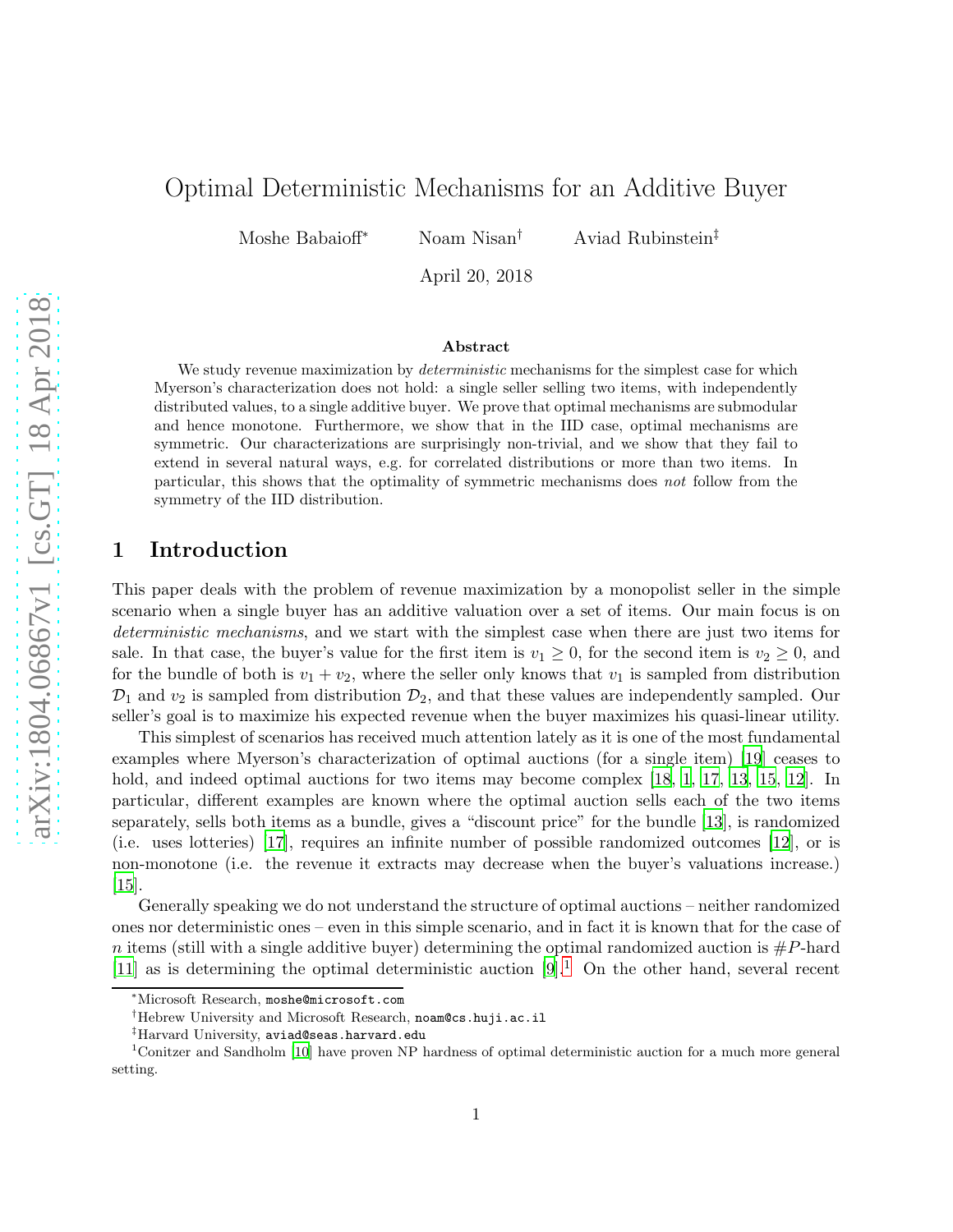

#### <span id="page-1-2"></span>Figure 1: Submodular vs Supermodular Menus



Submodular menu  $(a, b, c)$ , where  $c \le a + b$ .

Given a menu, the incentive constraints of the buyer imply a partition of the space of valuations to four regions. The allocation is empty in the South-West region and the revenue is 0. The first item is allocated in the South-East region, the second in the North-West region, and the pair in the North-East region. In each of these regions we mark the revenue for any valuation in that region. We omit the allocation, and payment when there is no sale, in all figures, as they are the same as here. Note that the borders between any two regions are places of indifference, and as ties are broken towards higher payments, each belongs to the neighboring region with the higher payment. The location of the intersection of each of these borders with the axes is also marked (e.g. at  $(a, 0)$ ) the buyer is indifferent between buying nothing and buying the first item.) Note that while our results are not limited to bounded valuations, our figures are drawn as if they are upper bounded, for convenience of illustration. Finally, to avoid clutter, we explicitly draw the axes only for the figure corresponding to the first (supermodular) menu, and eliminate them from all other figures.

results show that simple auctions (such as selling the items separately or as a single bundle) provide good approximations to the optimal revenue for two items [\[13](#page-22-3)], multiple items [\[16](#page-22-9), [3](#page-21-1)], as well as further generalizations in scenario such as multiple buyers [\[24](#page-23-0)], or combinatorial valuations [\[20\]](#page-23-1), or both [\[8](#page-22-10), [6](#page-21-2), [23\]](#page-23-2) (but *not* when the item values are correlated [\[14](#page-22-11)] — except for special cases [\[4](#page-21-3)]).

In this paper we prove structural characterizations of the optimal *deterministic* mechanisms for a monopolist seller that is selling *two items* to a single<sup>[2](#page-1-0)</sup> additive buyer with item values *independently* distributed.<sup>[3](#page-1-1)</sup> We also show that these characterizations fail to generalize in any conceivable way: neither to more than two items, nor to items with correlated distributions, nor to randomized optimal mechanisms.

A general deterministic auction for two items charges prices, a and b respectively, for each of the two items, as well as a third price c for the bundle of both items. There are basically two

<sup>&</sup>lt;sup>2</sup>Note that results for a single buyer also hold when there are many buyers but there are no supply constraints (digital goods).

<span id="page-1-1"></span><span id="page-1-0"></span><sup>&</sup>lt;sup>3</sup>A deterministic mechanism for such a problem simply presents prices for each of the items, and for the pair.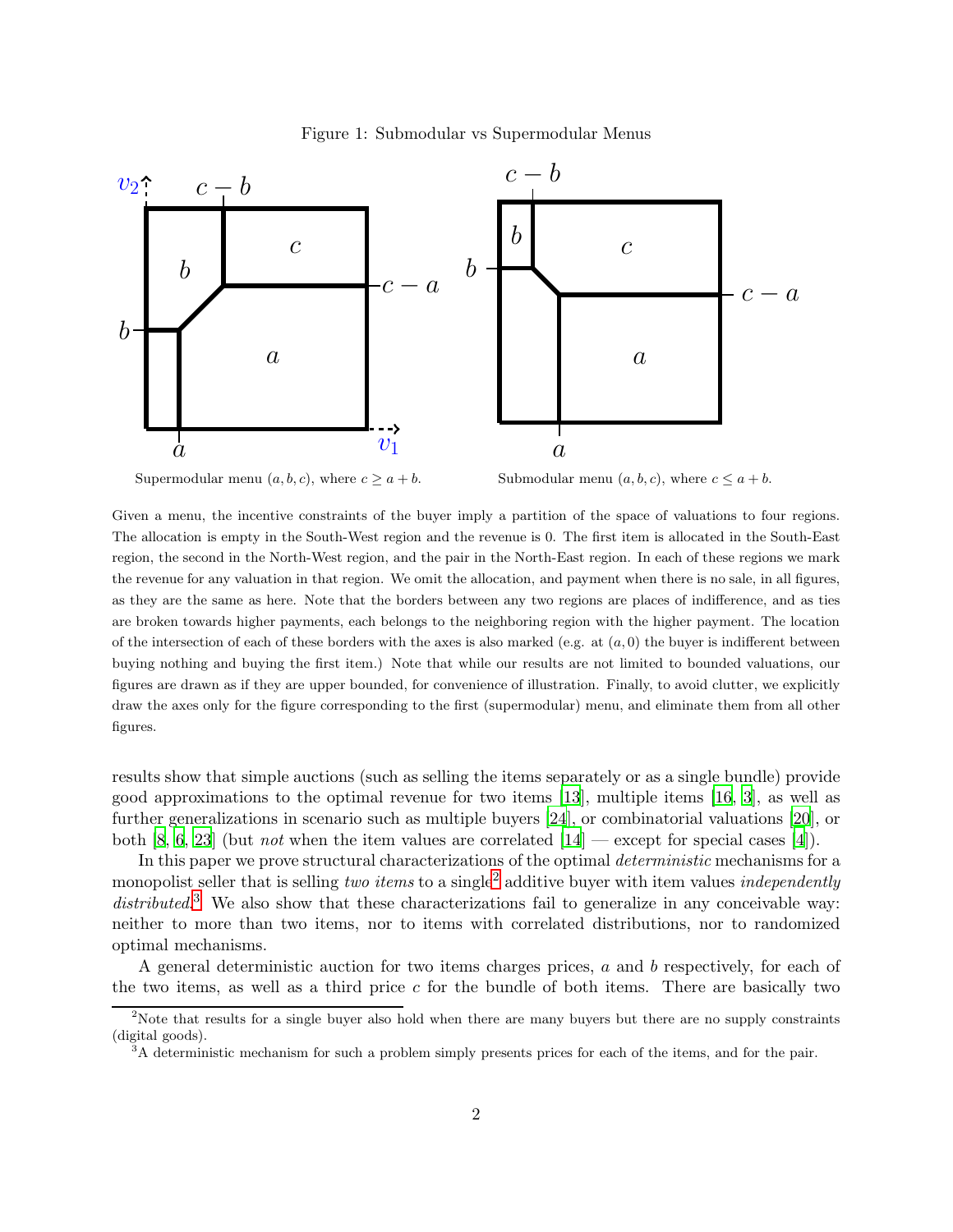"forms" of such auctions: the first is the "submodular case" where  $c \le a + b$  and the second is the "supermodular case" where  $c \geq a+b^4$  $c \geq a+b^4$  Given a menu, the incentive constraints of the buyer imply a partition of the space of valuations to regions, in each the buyer buys the same bundle. The different shapes of the partition that these two types of auctions induce on the buyer's two-item value space are depicted in Figure [1.](#page-1-2) Our first result states that the seller never loses by presenting the buyer with an auction of the submodular type.

<span id="page-2-4"></span>**Theorem 1.1.** For every two distributions  $\mathcal{D}_1$  and  $\mathcal{D}_2$ , and a single additive buyer with two items' *valuations sampled from*  $\mathcal{D}_1 \times \mathcal{D}_2$ , the revenue of any deterministic mechanism can be obtained by *a deterministic mechanism that is* submodular*.*

This means that the seller will never gain by posting a price for the pair that is higher than the sum of prices for the two items. This is highly desirable property as it implies that in such a mechanism a buyer cannot gain by using "false names" [\[25](#page-23-3)] and buying each of the two items separately under a different identity (e.g. when the seller of a digital good faces multiple ex-ante identical buyers, and she posts the same prices to every buyer.) One practical motivation for falsename proof mechanisms is that preventing the usage of false names requires verification of identities, which might be very costly. Another motivation is that for some mechanisms, allowing the buyer to select multiple menu options may result in exponential savings in representation size<sup>[5](#page-2-1)</sup>; however such a representation only makes sense for false-name-proof mechanisms. (See also Remark [7.3](#page-21-4) for further discussion on "menu-size" vs "additive-menu-size".)

An additional benefit of such a mechanism is that it satisfies revenue monotonicity - it was shown by [\[15\]](#page-22-4) that submodular deterministic auctions are revenue monotone<sup>[6](#page-2-2)</sup> (i.e. the revenue that they extract from a player with item values  $(v_1, v_2)$  cannot be lower than the revenue that they extract from a player with values  $(v'_1, v'_2)$  with  $v'_1 \le v_1$  and  $v'_2 \le v_2$ ). From the theorem and [\[15](#page-22-4)] we immediately get the next corollary.

<span id="page-2-3"></span>**Corollary 1.2.** For every two distributions  $\mathcal{D}_1$  and  $\mathcal{D}_2$ , and a single additive buyer with two items' *valuations sampled from*  $\mathcal{D}_1 \times \mathcal{D}_2$ , the revenue of any deterministic mechanism can be obtained by *a deterministic mechanism that is* revenue-monotone*.*

Using Corollary [1.2](#page-2-3) we are also able to determine exactly the maximum possible gap between the optimal revenue by deterministic auctions and the optimal revenue from selling the items separately. If we denote the optimal revenue of deterministic auctions by  $DREV(\mathcal{D}_1 \times \mathcal{D}_2)$  and the optimal revenue from selling the two items separately (each at its optimal Myerson price) by  $SREV(\mathcal{D}_1 \times \mathcal{D}_2)$  then we get:

<span id="page-2-5"></span>**Theorem 1.3.** For every two distributions  $\mathcal{D}_1$  and  $\mathcal{D}_2$  and a single additive buyer with two items' *valuations sampled from*  $\mathcal{D}_1 \times \mathcal{D}_2$ *, it holds that*  $D$ REV $(\mathcal{D}_1 \times \mathcal{D}_2) \leq w \cdot$  SREV $(\mathcal{D}_1 \times \mathcal{D}_2)$ *, where*  $w \approx 1.278$  *is the solution of*  $(w-1) \cdot e^w = 1$ *.* 

<span id="page-2-0"></span><sup>&</sup>lt;sup>4</sup>When  $c = a + b$  the menu is additive - it is both submodular and supermodular. Additive pricing corresponds to selling the item separately.

<span id="page-2-1"></span><sup>&</sup>lt;sup>5</sup>For example, item pricing can be represented with linear menu in the case multiple menu entries can be picked, but require exponential menu when the buyer can only pick a single entry from the menu

<span id="page-2-2"></span> ${}^{6}$  For the case of two items it is actually easy to see that any submodular deterministic auction is revenue monotone: increasing values cannot cause the bidder to switch from one item to the other, only from purchasing one item to buying the pair, and the price of the pair is at least the price of any item.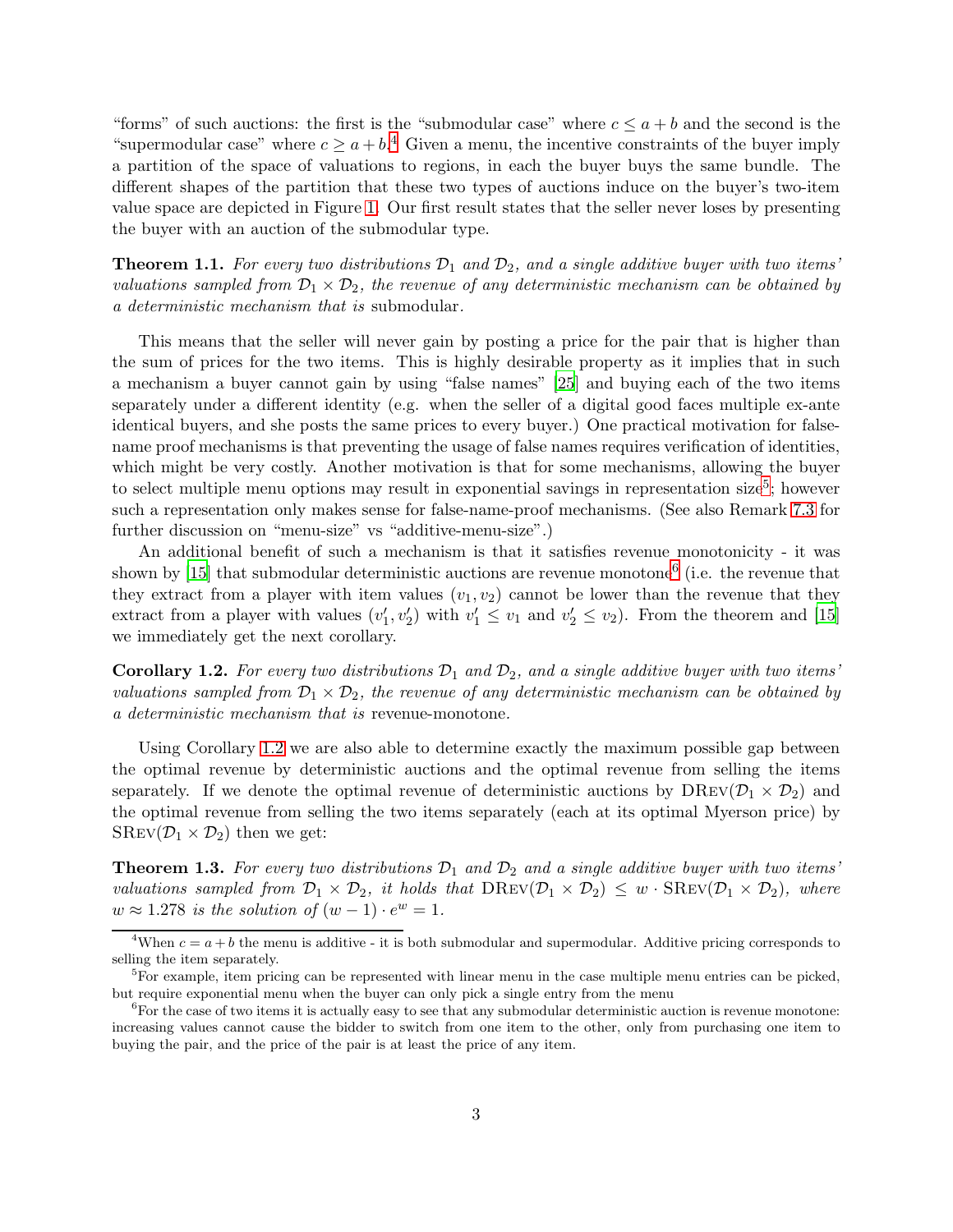This bound is tight as [\[13](#page-22-3)] shows that for an "equal revenue distribution<sup>[7](#page-3-0)</sup>"  $ER$  it holds that  $DREV(ER\times ER) = w \cdot \text{SREV}(ER\times ER)$ . It is still open whether the gap between SREV and REV (the revenue of the optimal *randomized* mechanism) is larger or not.

We then note several ways in which Theorem [1.1,](#page-2-4) which holds for deterministic auctions for an additive buyer with two independent items, can *not* be generalized:

- 1. To more than two items: We exhibit an example where the optimal deterministic auction for three independent items fails to be submodular.<sup>[8](#page-3-1)</sup> We leave as an open problem whether optimal deterministic auctions for more than two items must at least be subadditive.[9](#page-3-2)
- 2. To correlated item values: We show that the optimal deterministic auction for correlated distributions on the two items may fail to be submodular (or monotone). Nevertheless, the gap between the two is bounded: we show that the maximum possible gap between the revenues of general deterministic versus submodular deterministic $10$  auctions in the case of two items with correlated distributions is 3/2, and this is essentially tight.
- 3. To randomized auctions: while it is not clear what is the exact analog of submodularity for a randomized auction, it is known [\[15](#page-22-4)] that the optimal *randomized* auction for two independently distributed items need not be revenue monotone, in contrast to the revenue monotonicity result that we present above for *deterministic* auction (Corollary [1.2\)](#page-2-3). We also note that while submodular auctions for two items are "false name proof", optimal randomized auctions need not be so.

Our second structural result concerns the question of symmetry. Suppose that the two items are symmetric, i.e. sampled IID from the distribution  $\mathcal{D}_1 = \mathcal{D}_2 = \mathcal{F}$ . Does this also imply that there is an optimal deterministic auction that is symmetric (both items have the same price)? For general (not necessarily deterministic) auctions, symmetry may be obtained without loss of generality by averaging over all possible permutations of the items, but this procedure results in a randomized auction even when starting with a deterministic one. It turns out that the answer is still positive, but this is rather delicate.

<span id="page-3-4"></span>Theorem 1.4. *For any distribution* F*, and a single additive buyer with two items' valuations sampled from*  $\mathcal{F} \times \mathcal{F}$ , the revenue of any deterministic mechanism can be obtained by a deterministic *mechanism that is* symmetric*.*

Perhaps surprisingly, we show that this theorem can *not* be generalized in each of these natural ways:

1. To correlated symmetric item values: We show that there exists a correlated symmetric joint distribution on  $(v_1, v_2)$  such that the revenue of the best symmetric deterministic auction is strictly less than that of the optimal deterministic auction.

<span id="page-3-0"></span><sup>7</sup>A distribution for which any price in the support has the same revenue. For a formal definition see Section [3.](#page-5-0)

<sup>&</sup>lt;sup>8</sup>For a set of items M, a pricing function  $p: 2^{\overline{M}} \to \mathbb{R}$  is submodular if for any  $S, T \subseteq M$  it holds that  $p(S) + p(T) \geq$  $p(S \cap T) + p(S \cup T)$ .

<span id="page-3-1"></span><sup>&</sup>lt;sup>9</sup>For a set of items M, a pricing function  $p: 2^M \to \mathbb{R}$  is *subadditive* if for any  $S, T \subseteq M$  it holds that  $p(S) + p(T) \ge$  $p(S \cup T)$ .

<span id="page-3-3"></span><span id="page-3-2"></span> $10$ Our result is actually a little stronger: we show that the gap is at most  $3/2$  even if the submodular auction is restricted to either selling each item separately or offering only the grand bundle.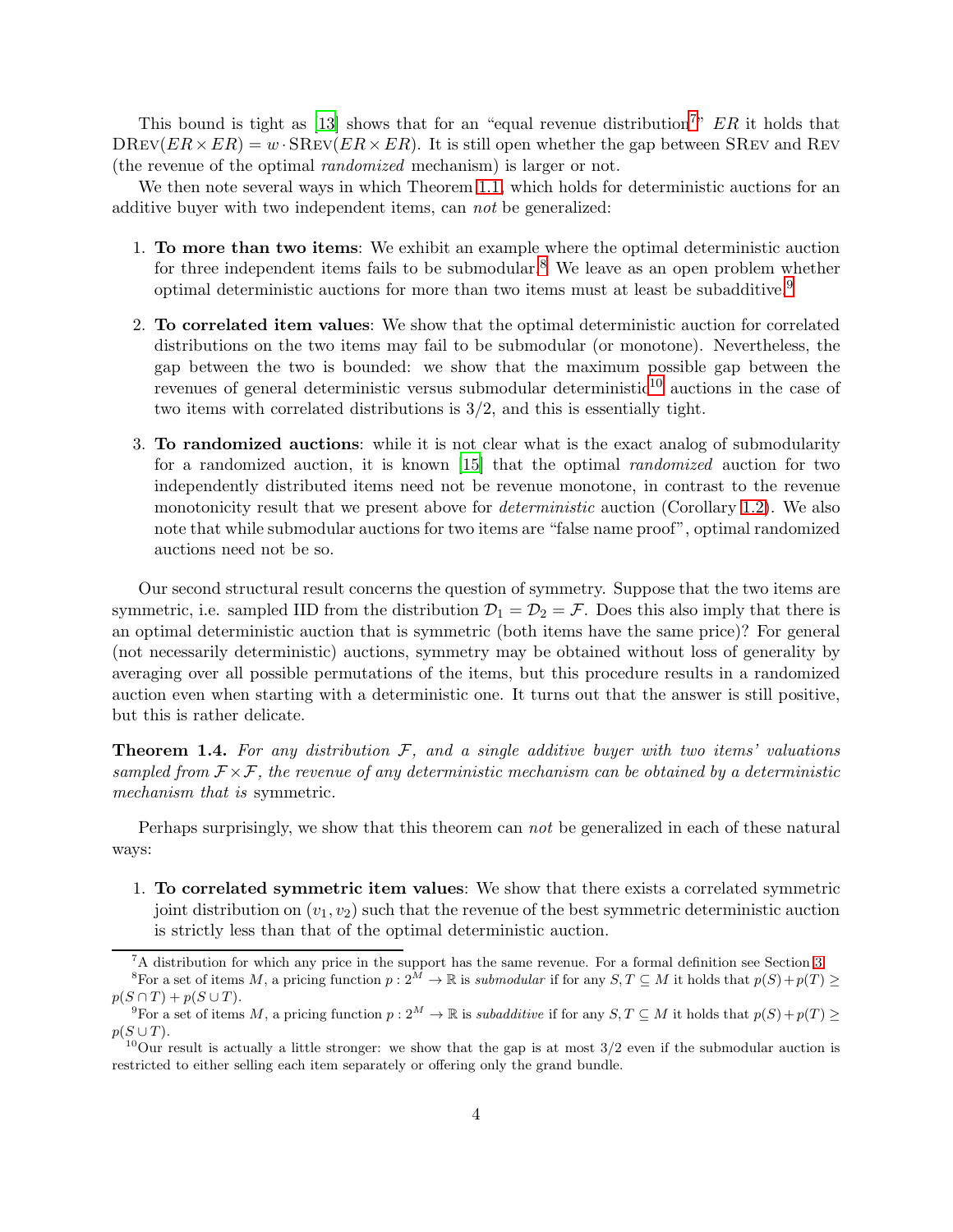2. To more than two IID items: We exhibit an example of a distribution  $\mathcal F$  where for three items whose values are distributed, independently, according to  $\mathcal{F}$ , the optimal symmetric deterministic auction extracts strictly less revenue than the optimal deterministic auction.

In particular, the above examples show that the symmetry of the joint distribution that is implied by the IID assumption is *not* sufficient to derive that the optimal pricing is symmetric.

It should be noted that in contrast to the failure of the positive result for *deterministic* 2-item case to generalize to joint correlated distributions and to more items, for the case of *randomized* auctions and any number of items, it is trivially true that for any symmetric joint distribution over n items, there exists an optimal randomized auction that is symmetric (by going over all item permutations.) This is true when item values are samples IID, and it is also true when the items' values are correlated in a symmetric way.

### 1.1 Additional related work

There are countless papers dedicated to the topics we touch on in this work, including tradeoffs between simple and complex mechanisms, structure of optimal mechanisms, false-name proofness, etc. We shall briefly mention a few below. Thirumulanathan et al. [\[22\]](#page-23-4) study revenue maximization for the special case uniforms distributions on intervals of the real line. Conitzer and Sandholm [\[10](#page-22-8)] prove computational intractability albeit for the much more general setting of correlated valuations. [\[21,](#page-23-5) [7,](#page-22-12) [5](#page-21-5)] study questions related to ours, but for buyers with unit-demand valuations (whereas we focus on additive valuations).

### 2 Preliminaries

A monopolist seller sets up a mechanism to maximize revenue when facing a single buyer. The buyer has an additive valuation over *n* items, that is, if his value for item i is  $v_i \geq 0$ , his value for the set of items S is  $v(S) = \sum_{i \in S} v_i$ . The values of the items are drawn from a distribution D which is known to the seller. We mostly focus on the special cases where  $n = 2$  and the value  $v_i$ for each item *i* is drawn independently from a distribution  $\mathcal{D}_i$ , and  $\mathcal{D} = \mathcal{D}_1 \times \mathcal{D}_2 \times \ldots \times \mathcal{D}_n$ .

We study the revenue that can be achieved by a monopolist seller facing such a buyer. We consider deterministic mechanisms that are *truthful* and ex-post Individually Rational (IR), which for a single buyer are simply menus that present a price for each bundle, and the buyer picks a bundle which maximizes his quasi-linear utility (the difference between the value for the bundle and the payment), breaking ties in favor of higher payments.

### Notation

For any joint distribution  $D$  of valuations, we use the following notation, mostly due to [\[13](#page-22-3), [3](#page-21-1)], to denote the optimum revenue for each class of mechanisms:

- REV  $(D)$  the supremum revenue among all truthful mechanisms;
- DREV  $(\mathcal{D})$  the supremum revenue among all truthful *deterministic* mechanisms;
- BREV  $(D)$  the supremum revenue obtainable by pricing only the grand bundle;<sup>[11](#page-4-0)</sup> and

<span id="page-4-0"></span><sup>&</sup>lt;sup>11</sup>Pricing every non-empty bundle at the same price - WLOG the buyer will either buy all the items, or nothing.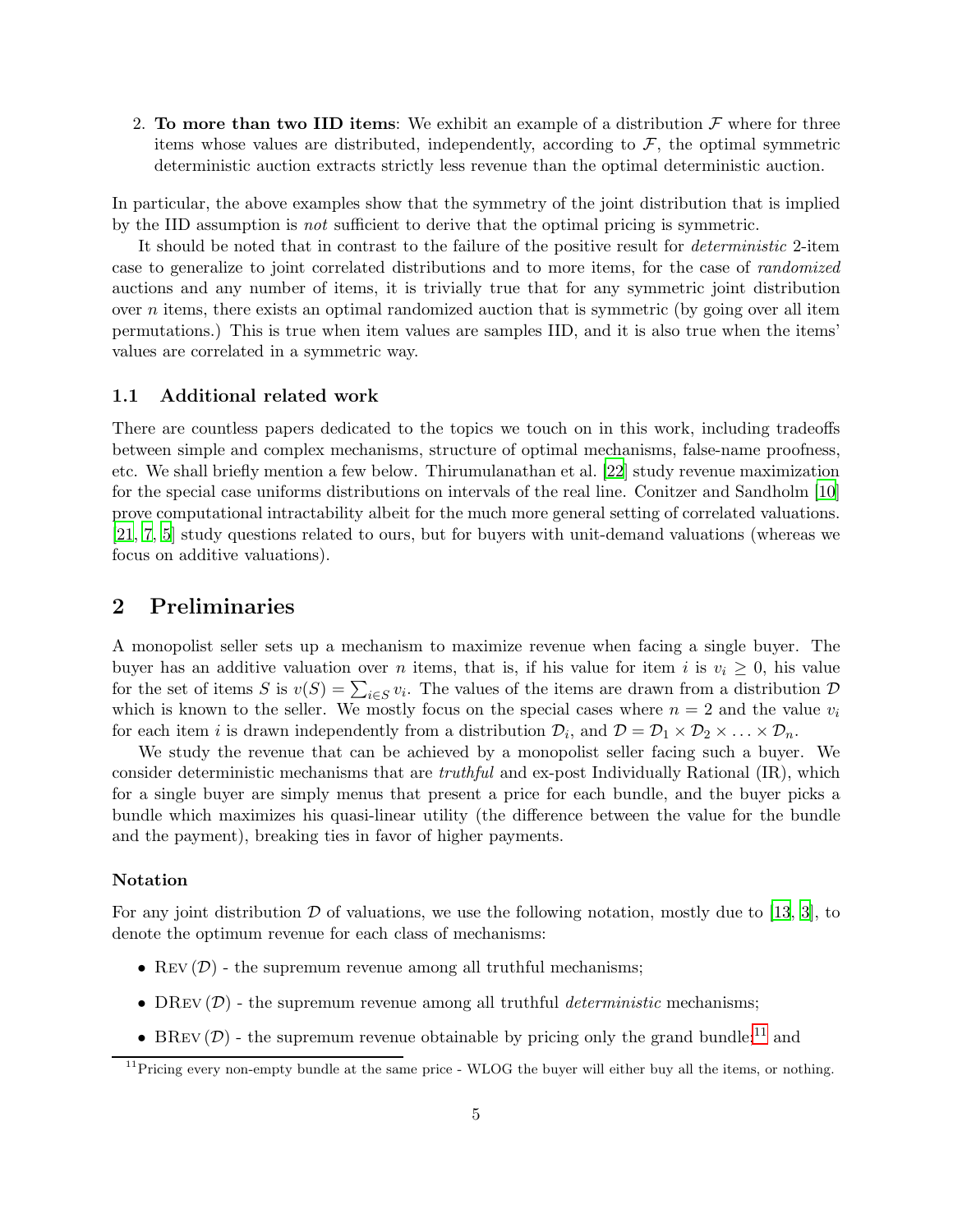- SREV  $(D)$  the supremum revenue obtainable by pricing each item separately;<sup>[12](#page-5-1)</sup>
- SMREV  $(D)$  the supremum revenue among all truthful deterministic mechanisms with submodular pricing.

When  $D$  is clear from the context, we simply write REV, DREV, etc.

We note that the supremum might not be obtained by any mechanism, even when a single item is for sale to a single buyer, and even if the optimal revenue is bounded from above. To see this, consider the distribution with support over all non-negative real numbers and for which  $Pr[v \ge p] = 1/(1+p)$ , for such a distribution the revenue with price p is  $p/(1+p)$  which grows to 1 as p goes to infinity, yet no price obtains revenue of 1. On the other hand, for any distribution with a finite support the supremum is clearly obtained. When the supremum is obtained, each of our results that mechanisms with some property  $X$  (e.g. submodular) can get the same revenue as any mechanisms, implies that there is an optimal mechanism with property  $X$ .

A deterministic menu for 2 items can be represented by 3 prices: two prices for each of the two items, and another price for the pair. We use triplets as  $(p_1, p_2, p_{1,2})$  to denote such a menu, with  $p_1$  and  $p_2$  being the prices for the first and second item, respectively, and  $p_{1,2}$  being the price for the pair, with all prices being non-negative. Note also that without loss of generality, the seller can restrict her attention to menus with  $p_{1,2} \ge \max\{p_1, p_2\}$  as decreasing the price of an item to the price of the pair never decreases the revenue. We use  $\text{Rev}_{\mathcal{D}}(x, y, z)$  to denote the expected revenue from menu  $(x, y, z)$  for the distribution D. When the distribution is clear from the context, we use the simpler notation  $\text{Rev}(x, y, z)$ .

#### Revenue Monotonicity

A menu is *revenue monotone* if the revenue obtained by the menu does not decrease when the value of every item weakly increases. That is, a revenue monotone menu satisfies the condition that the revenue from a player with item values  $(v_1, v_2)$  cannot be lower than the revenue extracted from a player with values  $(v'_1, v'_2)$  with  $v'_1 \le v_1$  and  $v'_2 \le v_2$ .

# <span id="page-5-0"></span>3 Deterministic Pricing for Two Independent Items

We prove that for two independent items and an additive buyer, a deterministic seller does not lose revenue by restricting herself to mechanisms that are *submodular*. We do so by showing that the revenue of any supermodular menu is dominated by the revenue of one out of two additive menus that are derived from the supermodular menu.

<span id="page-5-2"></span>**Theorem 3.1** (Theorem [1.1](#page-2-4) restated). For every two distributions  $\mathcal{D}_1$  and  $\mathcal{D}_2$ , and a single additive *buyer with two items' valuations sampled from*  $\mathcal{D}_1 \times \mathcal{D}_2$ , the revenue of any deterministic mechanism *can be obtained by a deterministic mechanism that is* submodular. Thus,  $SMREV(D_1 \times D_2)$  $D$ REV $(\mathcal{D}_1 \times \mathcal{D}_2)$ ,

*Proof.* Given a strictly supermodular menu  $(a, b, c)$  (selling item 1, item 2, and the grand bundle for prices a, b, c, respectively), assume wlog that  $a \leq b$ . By strict supermodularity,  $c > a + b \geq b$ . We argue that at least one of the following additive menus achieves at least as much revenue: selling

<span id="page-5-1"></span> $12$ Every bundle is priced at the sum of prices of the items in the bundle.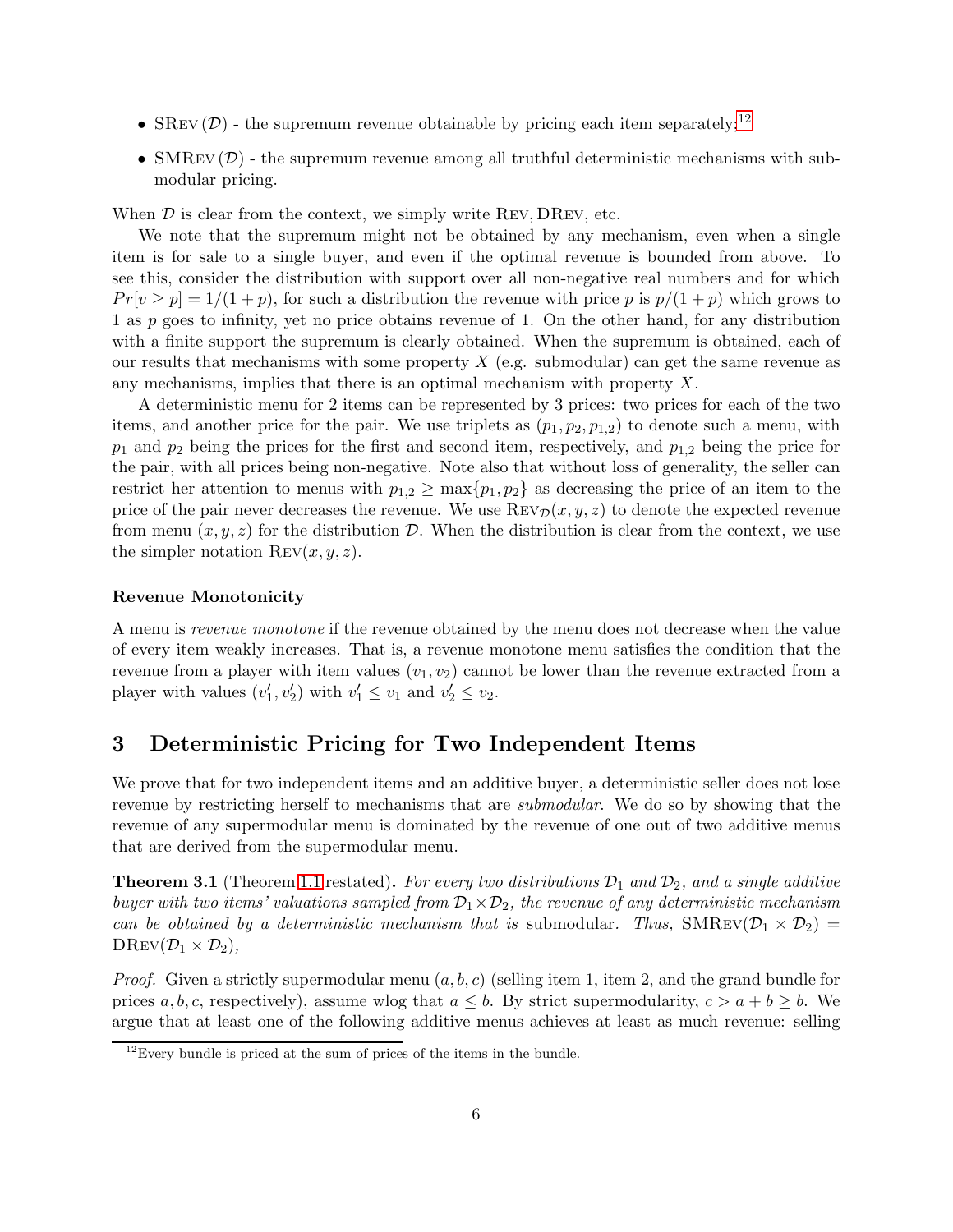the items separately for prices a, b, respectively (menu  $(a, b, a+b)$ ), and selling separately for prices  $c - b, c$  (menu  $(c - b, b, c)$ ).<sup>[13](#page-6-0)</sup>

The first step of the proof is to consider the partition of the valuation space induced by the incentive compatibility constraints of the three menus, and to compute the payments in each region (see Figure [2](#page-7-0) for details). We now split into cases depending on the ratio between Pr  $[v_1 \in [a, c-b)]$ and Pr  $[v_1 \geq c - b]$ . (Notice that this step only makes sense for independent valuations.) We show that when

<span id="page-6-1"></span>
$$
\Pr[v_1 \in [a, c - b)] \cdot a \ge \Pr[v_1 \ge c - b] \cdot (c - (a + b)),\tag{1}
$$

the menu  $(a, b, a+b)$  obtains at least as much revenue as menu  $(a, b, c)$ , while when this is violated, the menu  $(c - b, b, c)$  obtains at least as much revenue as menu  $(a, b, c)$ .

#### Detailed explanations

Below we explain why in each case the respective submodular menu is at least as good as supermodular menu  $(a, b, c)$ . Refer also to Figure [2.](#page-7-0)

First, we argue that when Inequality [\(1\)](#page-6-1) holds, menu  $(a, b, a + b)$  obtains at least as much revenue as menu  $(a, b, c)$ . This is so as both menus obtain the same revenue for any valuations with  $v_2 \leq b$ , and for any  $v_2 > b$ , due to independence, the contribution to the expected gain of the event  $v_1 \in [a, c - b)$  is at least as large as the contributed expected loss of the event  $v_1 \geq c - b$  (note that for  $v_2$  such that  $b \le v_2 \le c - a$ , the menu  $(a, b, a + b)$  obtains at least as much revenue as the menu  $(a, b, c)$ , so it is enough to look at  $v_2 > c - a$  and use independence).

Finally, we argue that when Inequality [\(1\)](#page-6-1) fails to hold, menu  $(c - b, b, c)$  obtains at least as much revenue as menu  $(a, b, c)$ . This is so as menu  $(c - b, b, c)$  obtains at least as much revenue as menu  $(a, b, c)$  for any valuations with  $v_2 \geq b$ , and for any  $v_2 < b$ , due to independence, the contribution to the expected gain of the event  $v_1 \geq c - b$  is at least as large as the contributed expected loss of the event  $v_1 \in [a, c - b)$ .  $\Box$ 

Hart and Reny [\[15](#page-22-4), Corollary 9] have shown that submodular menus are revenue-monotone, i.e. when facing a higher (stochastically-dominating) valuation distribution, their revenue can never decrease. The following corollary thus follows immediately from Theorem [3.1.](#page-5-2)

<span id="page-6-2"></span>**Corollary 3.2** (Corollary [1.2](#page-2-3) restated). For every two distributions  $\mathcal{D}_1$  and  $\mathcal{D}_2$ , and a single *additive buyer with two items' valuations sampled from*  $\mathcal{D}_1 \times \mathcal{D}_2$ , the revenue of any deterministic *mechanism can be obtained by a deterministic mechanism that is* revenue-monotone*.*

### 3.1 SRev vs DRev

From Corollary [3.2](#page-6-2) we are able to determine exactly the maximum possible gap between the optimal deterministic auction and the optimal revenue from selling the two items separately.

<span id="page-6-3"></span>**Theorem 3.3** (Theorem [1.3](#page-2-5) restated). Let  $w \approx 1.278$  be the solution of the equation  $(w-1) \cdot e^w = 1$ . *For every two distributions*  $\mathcal{D}_1$  *and*  $\mathcal{D}_2$  *it holds that*  $\text{DRev}(\mathcal{D}_1 \times \mathcal{D}_2) \leq w \cdot \text{SREV}(\mathcal{D}_1 \times \mathcal{D}_2)$ *. That is, any revenue-optimal deterministic mechanism for selling two items with independent distributions obtains at most* w*-times more revenue than selling each item separately. Furthermore, this is tight even for IID item distributions.*

<span id="page-6-0"></span><sup>&</sup>lt;sup>13</sup>It may not be immediately intuitive why charging  $c - b$  for the first item is a good idea. However, we expect to have probability mass at  $v_1 \approx c - b$  because this is where, when facing the original supermodular menu, the buyer switches from buying item 2 to the grand bundle.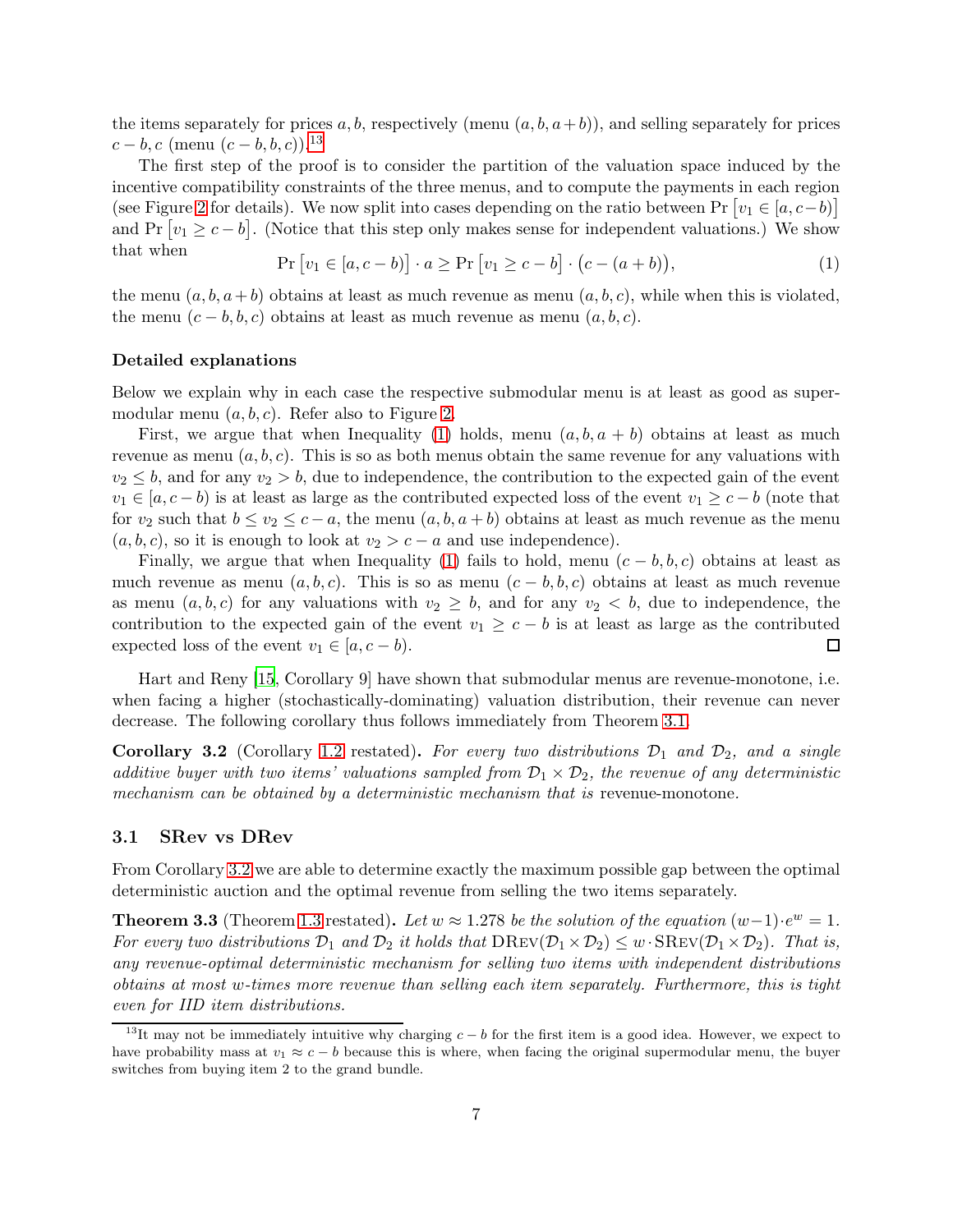<span id="page-7-0"></span>





Payments to seller with strictly supermodular menu  $(a, b, c)$ , satisfying  $c > a + b$ .

Payments to seller with the additive menu  $(a, b, a + b)$ .





Payments to seller with the additive menu  $(c - b, b, c)$ . In each region, we compute the difference in revenues of two menus.

Above 
$$
v_2 = b
$$
:  $(a, b, a + b)$  vs.  $(a, b, c)$   $((c - b, b, c))$   
dominates  $(a, b, c)$ ).  
Below  $v_2 = b$ :  $(c - b, b, c)$  vs.  $(a, b, c)$   $((a, b, a + b))$  and  
 $(a, b, c)$  are the same).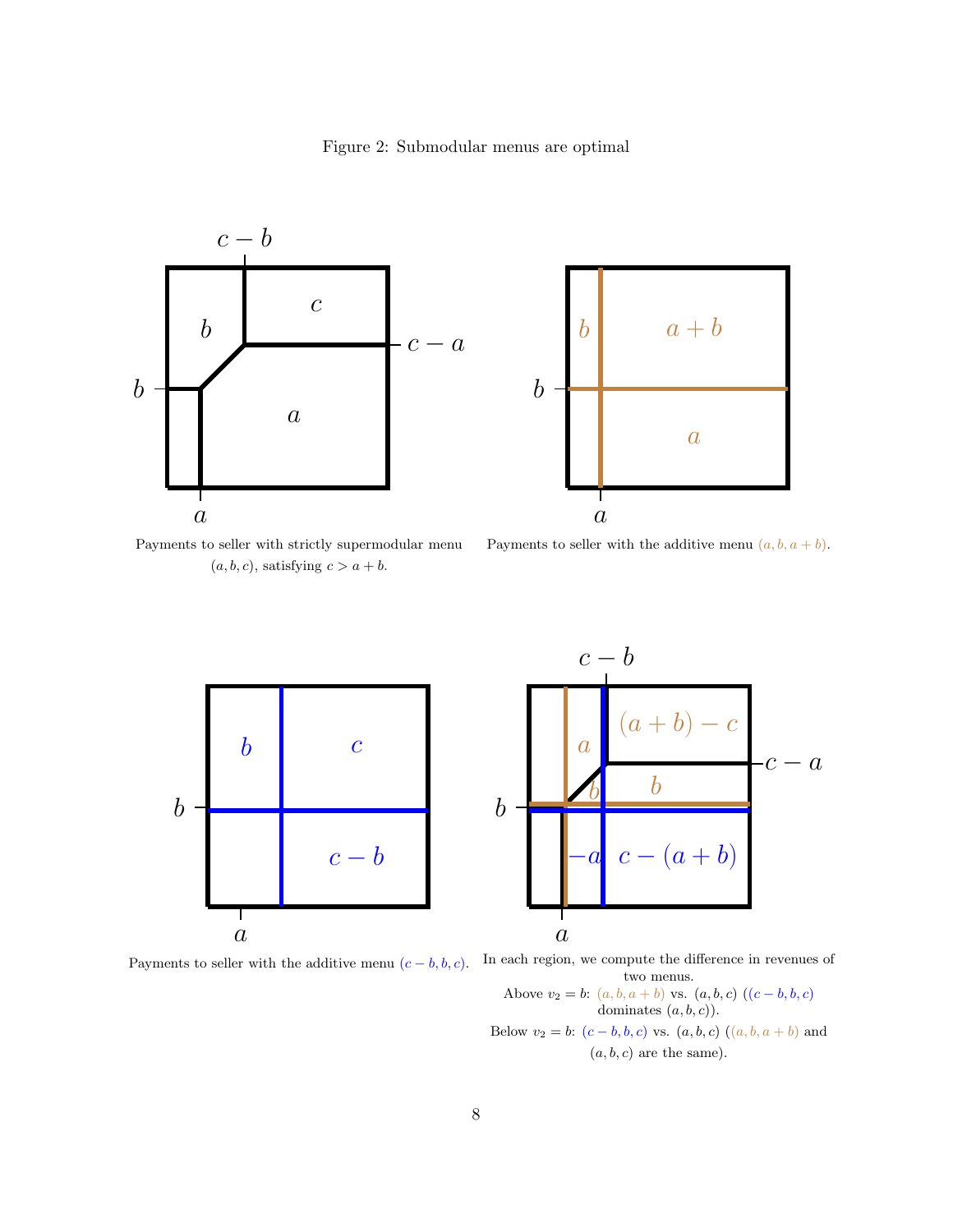The tightness of our result follows from a result of [\[13](#page-22-3)], that shows that for any "equal revenue distribution" ER, it holds that  $D$ REV $(ER \times ER) = w \cdot$ SREV $(ER \times ER)$ . We next formally define equal revenue distributions - distributions such that any price that generates positive revenue, generates the same revenue.

Definition 3.4 (Equal Revenue Distribution). For r > 0, let the r*-equal revenue distribution*, denoted by  $ER(r)$ , be the single-item valuation distribution whose cdf satisfies:

$$
\Pr_{v \sim ER(r)}[v \ge p] = \min\left\{1, r/p\right\}.
$$

We next show that the revenue-optimal deterministic mechanism for selling two items whose valuations are drawn from independent (but possibly different) equal revenue distributions always sells both items together (i.e. DRev = BRev for two independent equal revenue distributions).

<span id="page-8-0"></span>**Lemma 3.5.** For any  $r_1, r_2 > 0$  it holds that

$$
DREV(ER(r_1) \times ER(r_2)) = BREV(ER(r_1) \times ER(r_2))
$$

*Proof.* Fix a menu  $m = (a, b, c)$  and assume WLOG that  $a \leq b \leq c$ . To prove the claim we show that any revenue that can be obtained by a deterministic menu, can also be obtain by a menu in which the buyer never strictly prefers to buy a single item (over buying the pair or getting nothing). A sufficient condition for such a menu is that  $a = b = c$ . Consider any deterministic menu  $m = (a, b, c)$  such that  $a < c$ , that is, it sells item 1 for a cheaper price a than the price c charged for the bundle. We will show that increasing the price of item 1 to  $c$  can only increase the revenue (the same arguments will clearly hold for the second item as well). That is, the menu  $m' = (c, b, c)$  generates at least as much revenue as the menu  $m = (a, b, c)$ .

For  $v_2 \geq c-a$  the allocation and payments for both menus m and m' are the same, as it is never the case that the first item is bought alone, see Figure [3](#page-9-0) for an illustration. We next argue about the case that  $v_2 < c - a$ . For any such case, it holds that for any fixed  $v_2$  the revenue with menu m is  $r_1$  (since item 2 is never sold and  $v_1$  is distributed according to the equal revenue distribution ER( $r_1$ )). On the other hand, for m', for any such  $v_2 < c - a$  the buyer either gets nothing or buys the pair, and the pair is sold in the event that  $v_1 + v_2 \geq c$  which happen with probability at least as large as the probability that  $v_1 \geq c$ . As selling item 1 at price c alone generates revenue  $r_1$ , the menu  $m'$  which sells with at least as high probability, generates at least as high revenue. □

We use the next Lemma from [\[13](#page-22-3)] in the proof of Theorem [3.3](#page-6-3) below.

<span id="page-8-1"></span>**Lemma 3.6** ([\[13,](#page-22-3) Lemma 13]). For every two distributions  $\mathcal{D}_1$  and  $\mathcal{D}_2$ ,

$$
BREV(\mathcal{D}_1 \times \mathcal{D}_2) \leq w \cdot SREV(\mathcal{D}_1 \times \mathcal{D}_2)
$$

*Furthermore, for some distributions this holds as equality (the result is tight).*

We are now ready to prove Theorem [3.3.](#page-6-3)

*Proof of Theorem [3.3.](#page-6-3)* For  $i = 1, 2$  let  $r_i = \text{Rev}(\mathcal{D}_i)$  be the optimal revenue from selling item i that is sampled from the distribution  $\mathcal{D}_i$ . We note that any item value distribution  $\mathcal F$  for which the optimal revenue is r, is stochastically dominated by the distribution  $ER(r)$ . This implies, by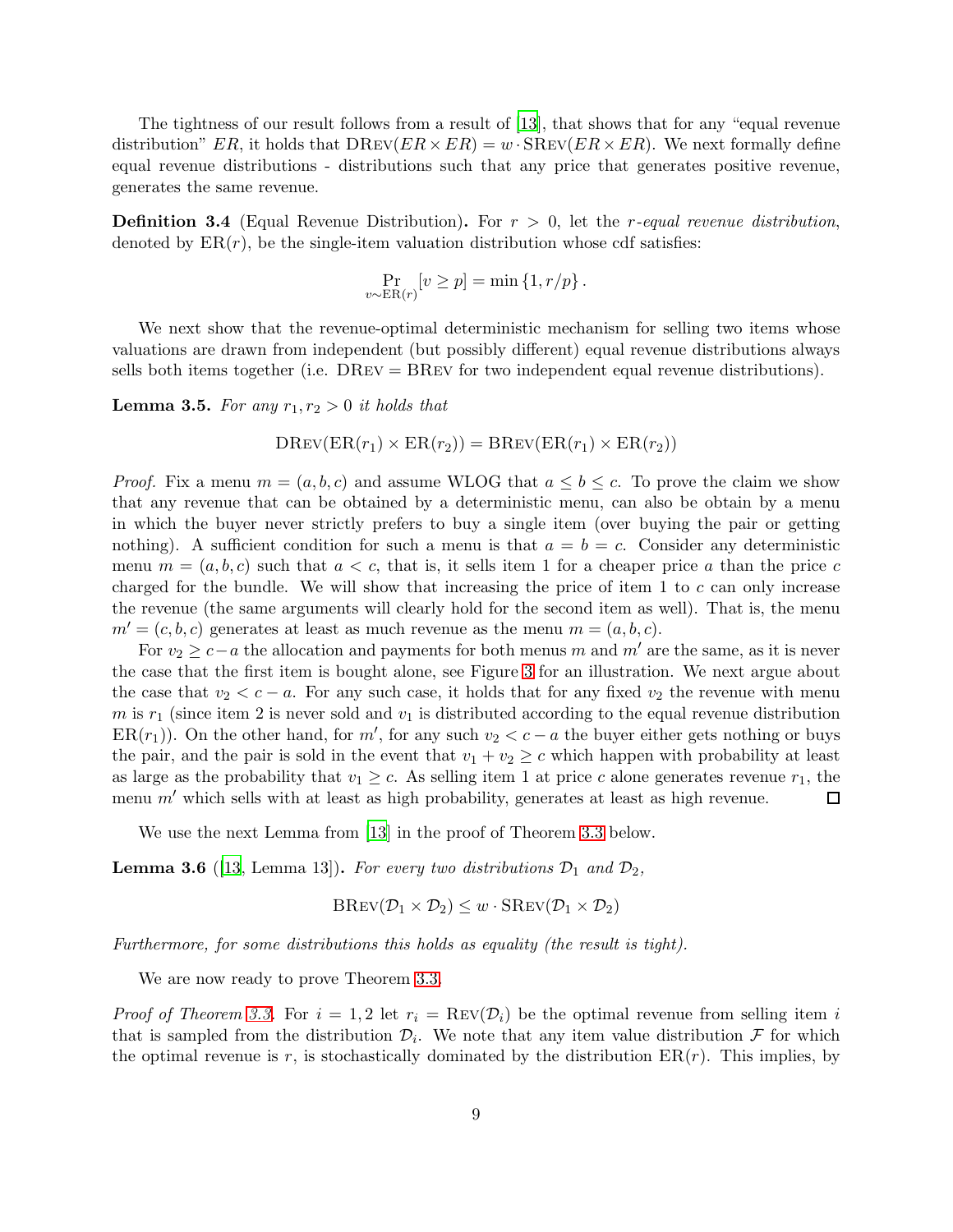<span id="page-9-0"></span>

Payments with menu  $m = (a, b, c)$ .

Payments with menu  $m' = (c, b, c)$ . Item 1 is never sold alone. For values  $v_2 \geq c - a$  the allocation and payments for both menus are the same.

Corollary [3.2,](#page-6-2) that  $\text{DRev}(\mathcal{D}_1 \times \mathcal{D}_2) \leq \text{DRev}(\text{ER}(r_1) \times \text{ER}(r_2))$ . We use this as the first step in our proof:

$$
DREV(\mathcal{D}_1 \times \mathcal{D}_2) \leq DREV(ER(r_1) \times ER(r_2))
$$
 (DREV is monotone by Cor. 3.2)  
\n
$$
\leq BREV(ER(r_1) \times ER(r_2))
$$
 (Lemma 3.5)  
\n
$$
\leq w \cdot SREV(ER(r_1) \times ER(r_2))
$$
 (Lemma 3.6)  
\n
$$
= w \cdot (r_1 + r_2)
$$
 (Def. of SRev, ER distributions)  
\n
$$
= w \cdot SREV(\mathcal{D}_1 \times \mathcal{D}_2)
$$
 (Def. of  $r_1, r_2$ ).

 $\Box$ 

### 4 Deterministic Pricing for Two IID Items

Assume that the two items are ex-ante symmetric, will a deterministic seller lose revenue by restricting her menu to be symmetric  $(p_1 = p_2)$ ? For independent items, symmetric items means that they are sampled IID. We show that the optimum revenue by deterministic mechanisms for selling two IID items can be achieved by *symmetric* deterministic mechanisms. We later show that the symmetry of the joint distribution of two IID items is *not* sufficient to prove this result - for *correlated* symmetric distribution the result does not hold. We demonstrate this by presenting an example in which an asymmetric deterministic mechanism generates higher revenue than the best symmetric deterministic mechanism (Example [6.3\)](#page-17-0).

We prove that for two IID items restricting to symmetric menus does not decrease the revenue. The proof is similar in spirit to the proof of Theorem [3.1](#page-5-2) but is much more involved and delicate.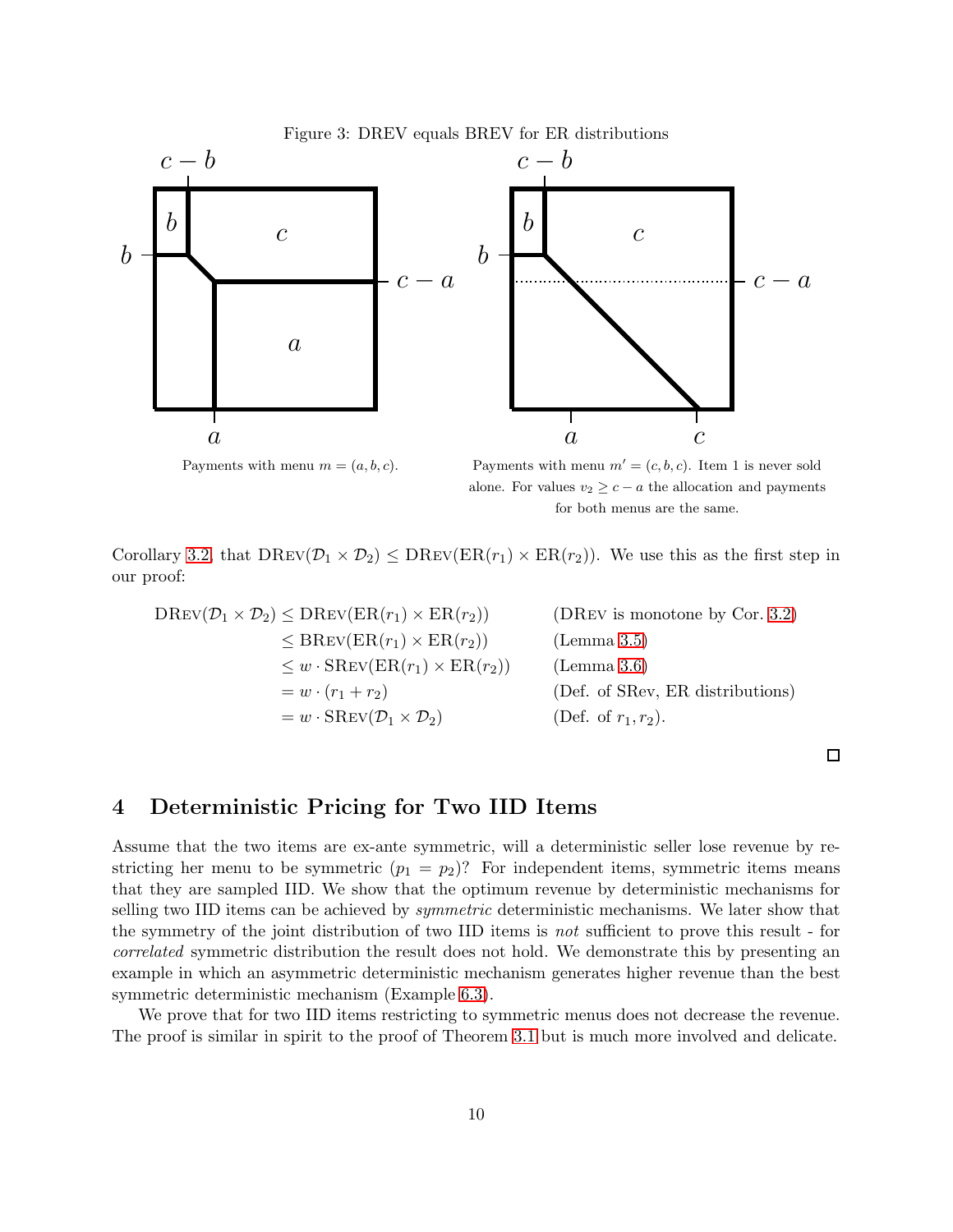<span id="page-10-2"></span>Theorem 4.1 (Theorem [1.4](#page-3-4) restated). *For any value distribution* F*, and a single additive buyer with two items' valuations sampled from* F × F*, the revenue of any deterministic mechanism can be obtained by a deterministic mechanism that is* symmetric*.*

*Proof.* Given an asymmetric deterministic menu (that prices the two items differently), we construct a symmetric menu that obtains at least as much revenue.

Let  $a, b, c$  denote the prices that the asymmetric menu charges for item 1, item 2, and the bundle, respectively. Wlog, we can assume that  $a < b \leq c$ . Furthermore, by Theorem [3.1,](#page-5-2) we can assume wlog that  $c \le a + b$ . It follows immediately that also  $c \le 2b$ , but we do not know whether  $c > 2a$ . Our proof proceeds by analyzing separately the two possible cases.

### The case where  $c \leq 2a$

The case when  $c \leq 2a$  is the easy one. We show below that in this case, the symmetric menus  $(a, a, c)$  and  $(b, b, c)$  (i.e. charge both items a, respectively b) perform on average exactly as well as the original asymmetric menu  $(a, b, c)$ . Thus at least one of those symmetric menus has to yield at least as much revenue as the asymmetric menu  $(a, b, c)$ .

To prove that menus  $(a, a, c)$  and  $(b, b, c)$  yield as much revenue, on average, as the asymmetric menu, we partition the valuation space across the line  $v_1 = v_2$ . For  $v_1 \ge v_2$ , we argue that a buyer facing menus  $(a, a, c)$  or  $(a, b, c)$  never buys item 2 by itself (without item 1). For menu  $(a, a, c)$ , since  $v_1 \ge v_2$  and  $c \le 2a$ , if  $v_2 \ge a$  then  $v_1 + v_2 - c \ge v_1 - a + v_2 - a \ge v_2 - a$  and thus whenever item 2 gives non-negative utility, the pair is preferred to buying item 2 by itself. For menu  $(a, b, c)$ ,  $v_1 \ge v_2$  and  $a < b$  implies  $v_1 - a > v_2 - b$ , thus buying item 1 by itself is preferred to buying item 2 by itself. Similarly, for  $v_1 < v_2$ , a buyer facing menus  $(a, b, c)$  or  $(b, b, c)$  never buys item 1 by itself, so they yield the same revenue. For menu  $(a, b, c)$ , since  $v_1 < v_2$  and  $c \le 2a$ , if  $v_1 \ge a$  then  $v_2 > a \geq c - a$  and thus  $v_1 + v_2 - c \geq v_1 - a$ , so whenever item 1 gives non-negative utility, the pair is preferred to buying item 1 by itself. For menu  $(b, b, c)$ ,  $v_1 < v_2$  implies  $v_1 - b < v_2 - b$ , thus buying item 1 by itself is preferred to buying item 2 by itself.

By symmetry, menus  $(a, b, c)$  and  $(b, a, c)$  yield the same revenue;  $(b, a, c)$  is identical to  $(a, a, c)$ on  $v_1 < v_2$ , and identical to  $(b, b, c)$  on  $v_1 \ge v_2$ . Therefore,

$$
REV(a, a, c) + REV(b, b, c) = REV(a, b, c) + REV(b, a, c) = 2REV(a, b, c),
$$
\n(2)

where  $\text{Rev}(x, y, z)$  denotes the expected revenue from menu  $(x, y, z)$  for the given distribution. See also Figure [4.](#page-11-0) Notice that this argument also works for correlated symmetric distributions.

#### The case where  $c > 2a$

We consider three alternative symmetric menus:  $(a, a, 2a)$ ,  $(b, b, c)$ , and  $(c-a, c-a, 2c-2a)$ .<sup>[14](#page-10-0)</sup> We show that at least one of them yields at least as much revenue as the asymmetric menu. Specifically, we consider the following two cases:

• When

<span id="page-10-1"></span>
$$
2a \cdot \Pr\left[a \le v_2 < c - a\right] \ge (c - 2a) \cdot \Pr\left[v_2 \ge c - a\right],\tag{3}
$$

<span id="page-10-0"></span><sup>&</sup>lt;sup>14</sup>Informally, we expect to have probability mass at  $v_i \approx c - a$  (for  $i = 1, 2$ ) because this is where the buyer switches from item 1 to the bundle in the asymmetric menu.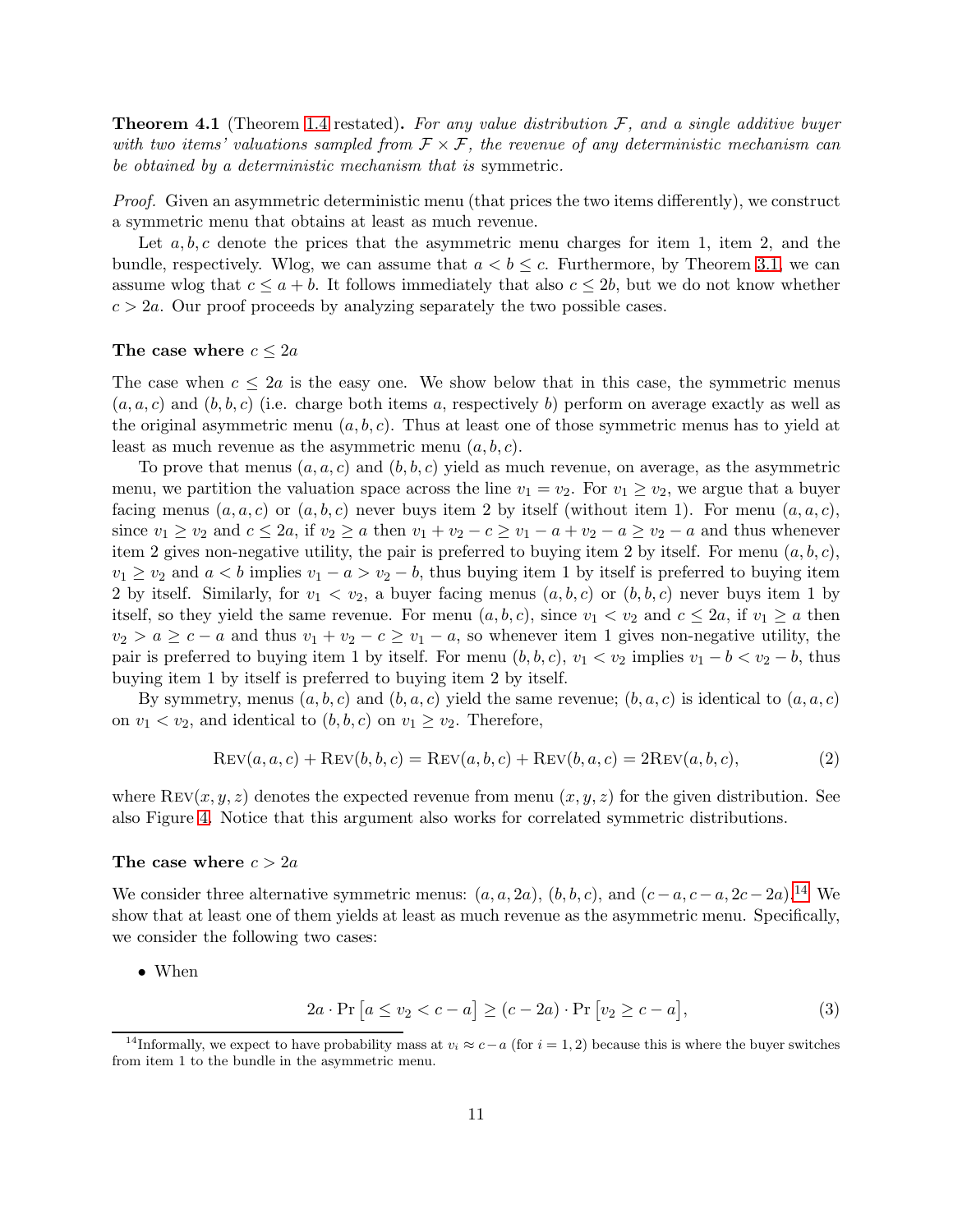

<span id="page-11-0"></span>Figure 4: Symmetric menus are optimal (Case  $c \leq 2a)$ 

Incentive constraints induced by menus  $(a, b, c)$ ,  $(b, a, c)$  (dotted),  $(b, b, c)$ , and  $(a, a, c)$ .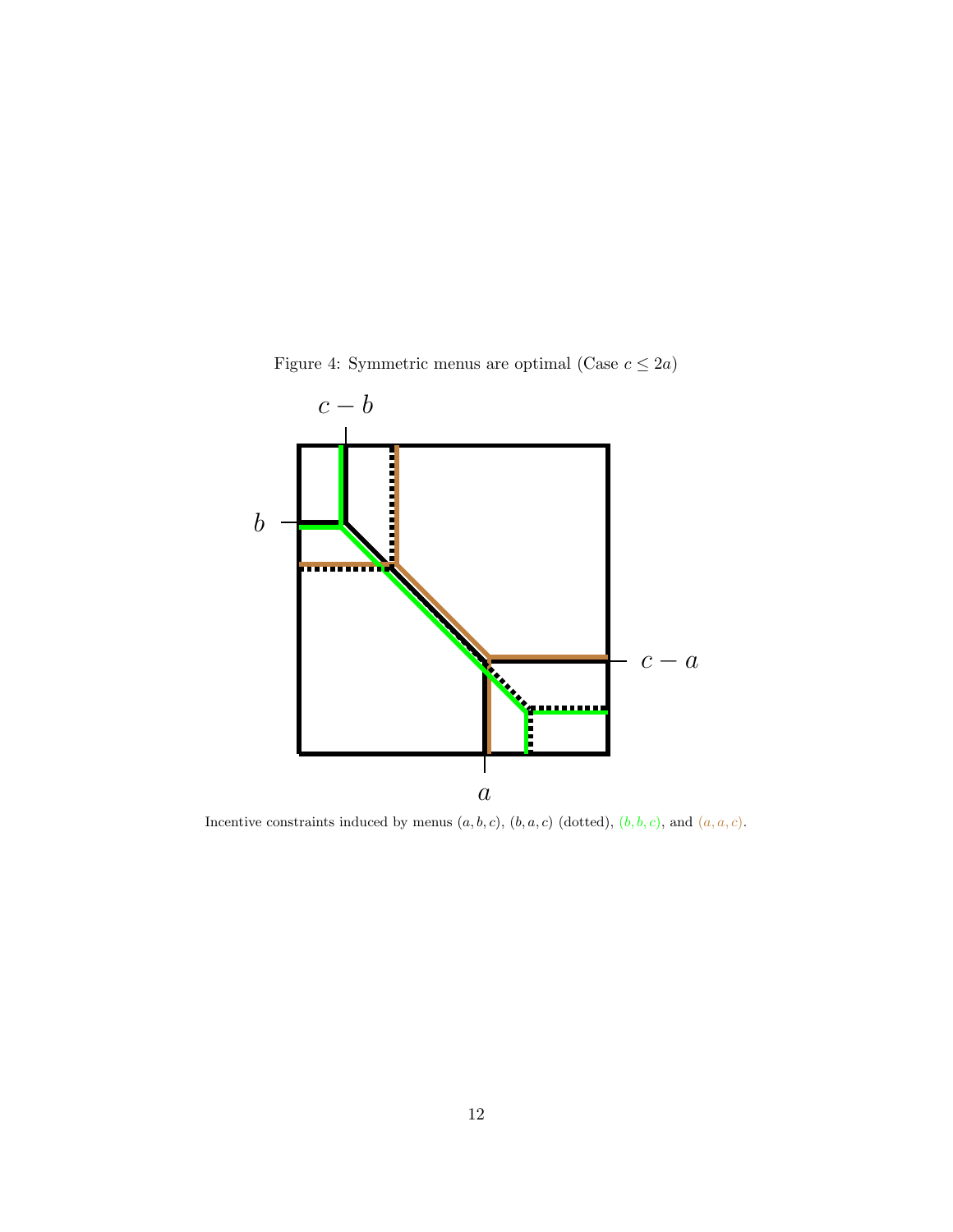we show that

$$
REV(b, b, c) + REV(a, a, 2a) \geq REV(a, b, c) + REV(b, a, c) = 2REV(a, b, c).
$$

thus one of the menus  $(b, b, c)$  or  $(a, a, 2a)$  has revenue as least as high as the menu  $(a, b, c)$ .

• When

$$
2a \cdot \Pr\left[a \le v_2 < c - a\right] \le (c - 2a) \cdot \Pr\left[v_2 \ge c - a\right],\tag{4}
$$

we show that

$$
REV(b, b, c) + REV(c - a, c - a, 2c - 2a) \geq REV(a, b, c) + REV(b, a, c) = 2REV(a, b, c).
$$

thus one of the menus  $(b, b, c)$  or  $(c - a, c - a, 2c - 2a)$  has revenue as least as high as the menu  $(a, b, c)$ .

Both proofs proceed as follows. First, we consider the partition of the valuation space induced by the incentive constraints of the respective four mechanisms (we consider a total of five menus, but we only need four for each case). Then, for each region of the space, we sum the payments to the seller in the symmetric menus, and subtract the payments in the asymmetric menus. At this point, we still have some regions with negative and positive contributions. We now use the fact that the two items are symmetrically distributed to observe that the revenue contribution of one region of valuations is exactly equal to the contribution of the symmetric region (when reflecting over the  $v_1 = v_2$  line), and we rearrange the revenue contributions without changing the total revenue using this fact. Finally, we use the inequality on the single dimensional distributions (Inequality [\(4\)](#page-12-0) or [\(3\)](#page-10-1)) to show that the positive contributions outweigh the negative contributions. We note that this last argument is only true for the IID case and it fails for correlated distribution – and indeed the claim is false for such distributions, see Example [6.3.](#page-17-0) See Figures [5](#page-13-0) and [6](#page-14-0) for more details.

<span id="page-12-0"></span> $\Box$ 

### 5 More than Two Items

In this section we show that our results for two items do not extend even to three items, even when the values of the three items are sampled IID from a distribution with a finite support. While for two independent items the revenue of a deterministic menu can be obtained with a submodular menu, for three IID items this is not true. Additionally, for three items symmetric menus are losing revenue compared to arbitrary deterministic menus.

Theorem 5.1. *There exist a distribution* F *with finite support such that for three items sampled IID from*  $\mathcal{F}$   $(\mathcal{D} = \mathcal{F} \times \mathcal{F} \times \mathcal{F})$ , the following holds<sup>[15](#page-12-1)</sup>: The expected revenue of the optimal deterministic *mechanism is strictly larger than both the expected revenue of the optimal* symmetric *deterministic mechanism and of the optimal* submodular *deterministic mechanism.*

The theorem directly follows from the next example which further shows that imposing both symmetry and submodularity decreases the revenue even more than imposing only one of them.

<span id="page-12-1"></span> $15$ Note that since the support is finite, the optimal mechanism in each case is indeed obtained.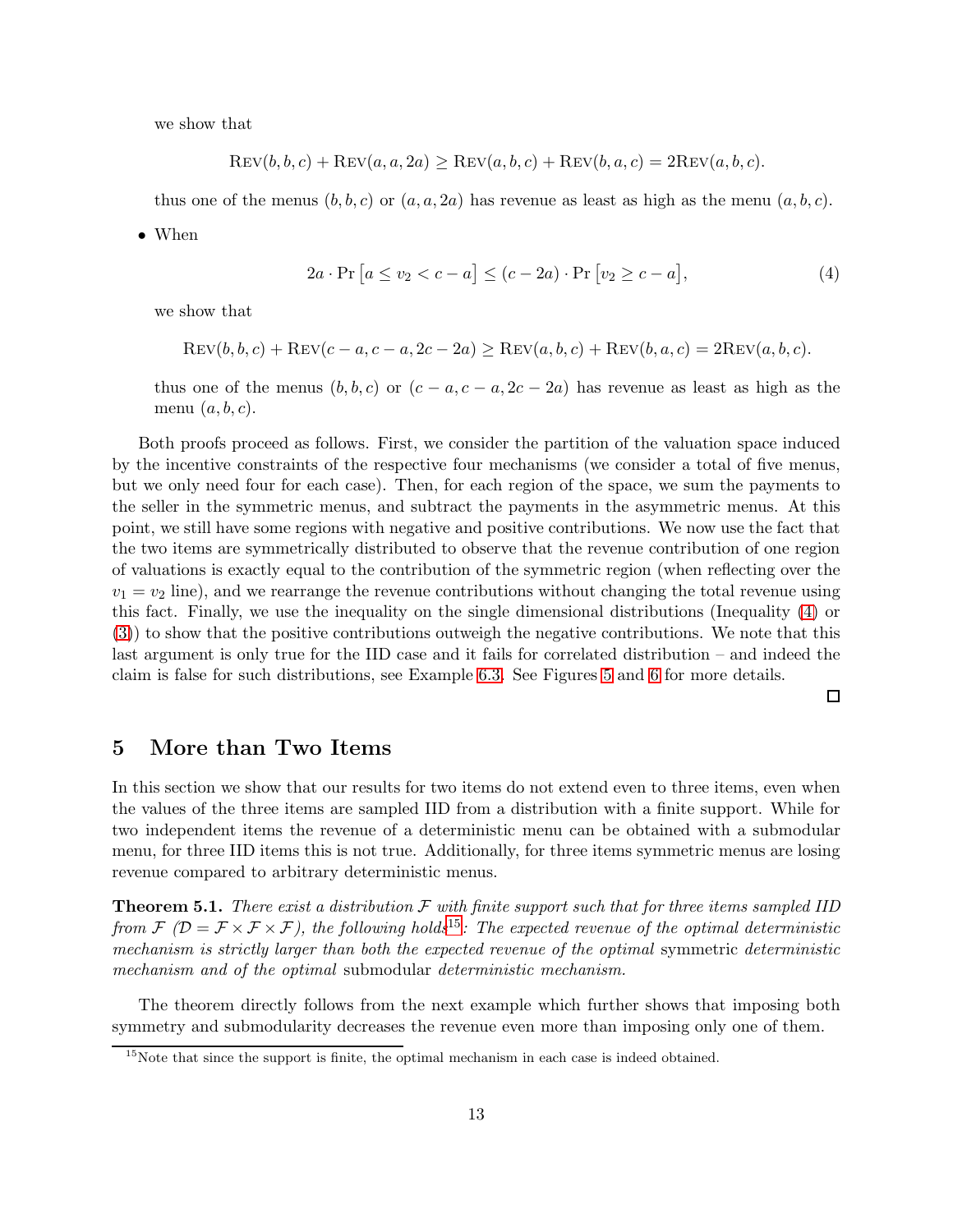<span id="page-13-0"></span>



Payments to seller with menu  $(b, b, c)$ . Note that the menu $(b, b, c)$  is submodular as  $2b \geq a+b \geq c,$  so this plot as a submodular menu is correct (see Figure [1](#page-1-2) for the difference in plots of submodular and supermodular menus).

Payments to seller with menu  $(c - a, c - a, 2c - 2a)$ .



Payments to seller with menu  $(a, a, 2a)$ .



Sum of payments from menus  $(a, b, c)$  and  $(b, a, c)$  $(dotted).<sup>a</sup>$  $(dotted).<sup>a</sup>$  $(dotted).<sup>a</sup>$ 

<span id="page-13-1"></span>a See also the right plot in Figure [1.](#page-1-2)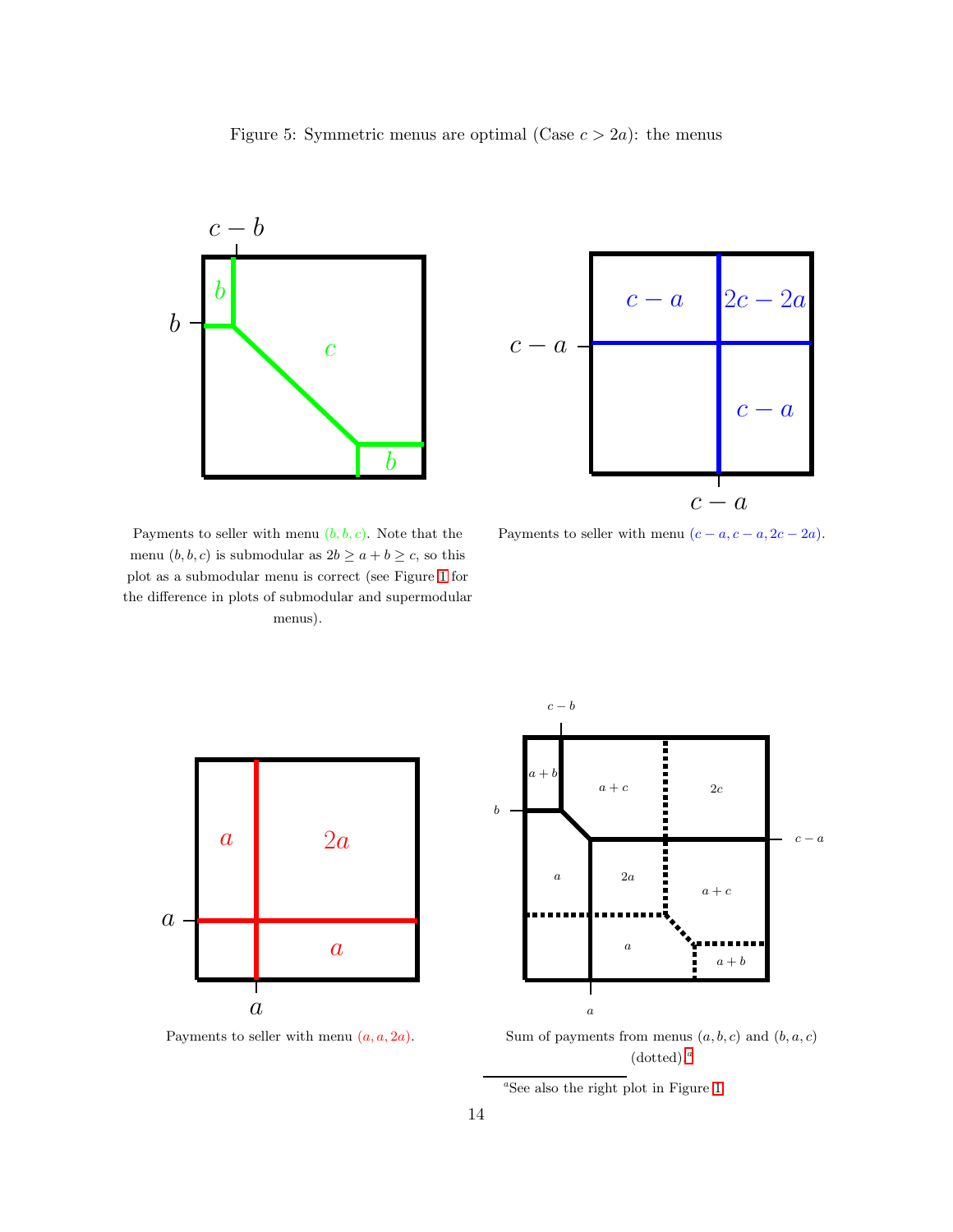

<span id="page-14-0"></span>Figure 6: Symmetric menus are optimal (Case  $c > 2a$ ): averaging arguments

Menus  $(a, b, c), (b, a, c)$  (dotted),  $(b, b, c)$ , and  $(a, a, a)$ .

On the left: the number inside each region represents the sum of contributions from  $(b, b, c)$  and  $(a, a, 2a)$ , minus the contributions from  $(a, b, c)$  and  $(b, a, c)$ .

On the right: we rearranged the payments, moving  $a$  from the right-center region to the top-center region. By symmetry, the probability mass on those two regions is the same, so the total revenue does not change. Whenever [\(3\)](#page-10-1) holds, we have that the total contribution in each horizontal line (fixed  $v_2$ ) is nonnegative.



Menus  $(a, b, c), (b, a, c)$  (dotted),  $(b, b, c)$ , and  $(c - a, c - a, 2c - 2a)$ .

On the left: The number inside each region represents the sum of contributions from  $(b, b, c)$  and  $(c-a, c-a, 2c-2a)$ , minus the contributions from  $(a, b, c)$  and  $(b, a, c)$ .

On the right: We rearranged the payments, moving a from the left-center region to the center-bottom region. By symmetry, the probability mass on those two regions is the same, so the total revenue does not change. Notice that whenever [\(4\)](#page-12-0) holds, we have that the total contribution in each horizontal line (fixed  $v_2$ ) is nonnegative.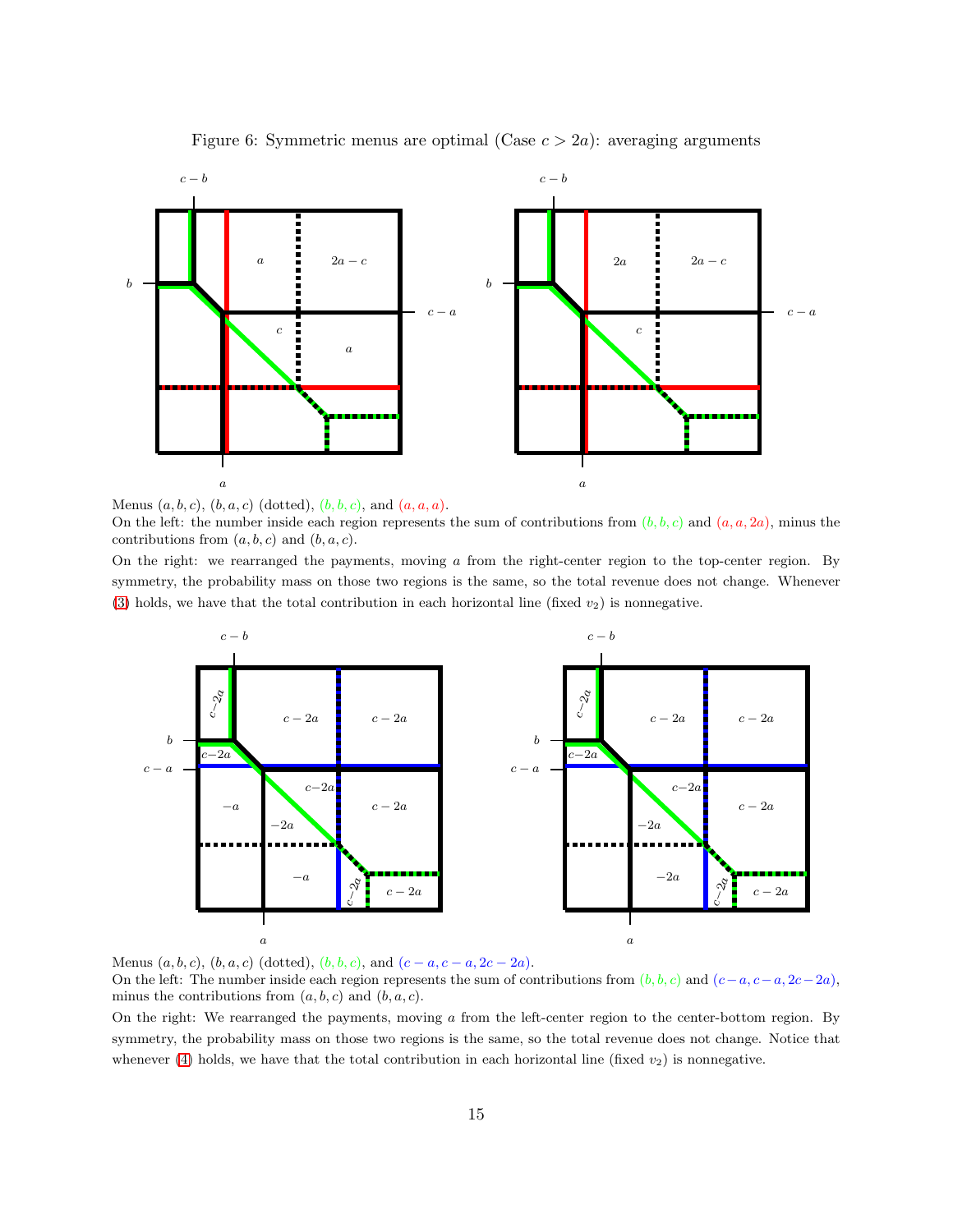**Example 5.2** ( $n = 3$ ). Let F be following discrete distribution that samples values uniformly from the multi-set  $[0, 1, 2, 2, 2, 2, 5, 6, 6, 6]$ , that is:  $Pr[v = 0] = Pr[v = 1] = Pr[v = 5] = 0.1$ ,  $Pr[v = 2] = 0.4$  and  $Pr[v = 6] = 0.3$ . It holds that:

- The expected revenue of the optimal deterministic mechanism is 6.293.
- The expected revenue of the optimal *symmetric* deterministic mechanism is 6.291.
- The expected revenue of the optimal *submodular* deterministic mechanism is 6.292.
- The expected revenue of the optimal *symmetric and submodular* deterministic mechanism is 6.288.

First, observe that it is enough to only consider integer prices, bounded above by appropriate prices (e.g., not more than 6 for a single item, not more than 12 for 2 items, etc.). Using this fact, by exhaustive search we found the optimal mechanisms in each class. These optimal mechanisms, with prices  $(p_1, p_2, p_3, p_{1,2}, p_{1,3}, p_{2,3}, p_{1,2,3})$ , are as follows:

- $(6, 6, 6, 7, 7, 8, 9)$  is an optimal deterministic mechanism;
- $(6, 6, 6, 7, 7, 7, 9)$  is an optimal symmetric deterministic mechanism;
- $(5, 6, 6, 7, 7, 8, 9)$  is an optimal submodular deterministic mechanism; and
- $\bullet$   $(5, 5, 5, 7, 7, 7, 9)$  is an optimal symmetric and submodular deterministic mechanism.  $\Gamma$

This example does not rule out, however, that *subadditive* deterministic mechanisms can get as much revenue as any other deterministic mechanism. Resolving whether this is indeed the case is the main open problem we propose in this work:

**Open Question 5.3.** For  $n > 2$  items with independent valuations, is it true that the revenue of any deterministic mechanism can be obtained by a deterministic mechanism that is *subadditive*?

Additionally, we have shown that for two items, revenue-monotone deterministic mechanisms can get as much revenue as any other mechanisms. We leave open the question if this is true for more than two items.

**Open Question 5.4.** For  $n > 2$  items with independent valuations, is it true that the revenue of any deterministic mechanism can be obtained by a deterministic mechanism that is *revenue monotone*?

## 6 Correlated Valuations

We next aim to understand to what extent the results for deterministic auction for selling two items with values sampled independently, extend to two item with values sampled from a *correlated joint distribution*. We have seen that for two independent items restricting to submodular menu does not result in any revenue loss for the seller. We next show that for correlated items, the situation is very different - moving from submodular menu to an unrestricted one can increase the revenue of the seller, and that increase can be as large as almost 50%. We also show that this is tight and the gain is never larger than 50%.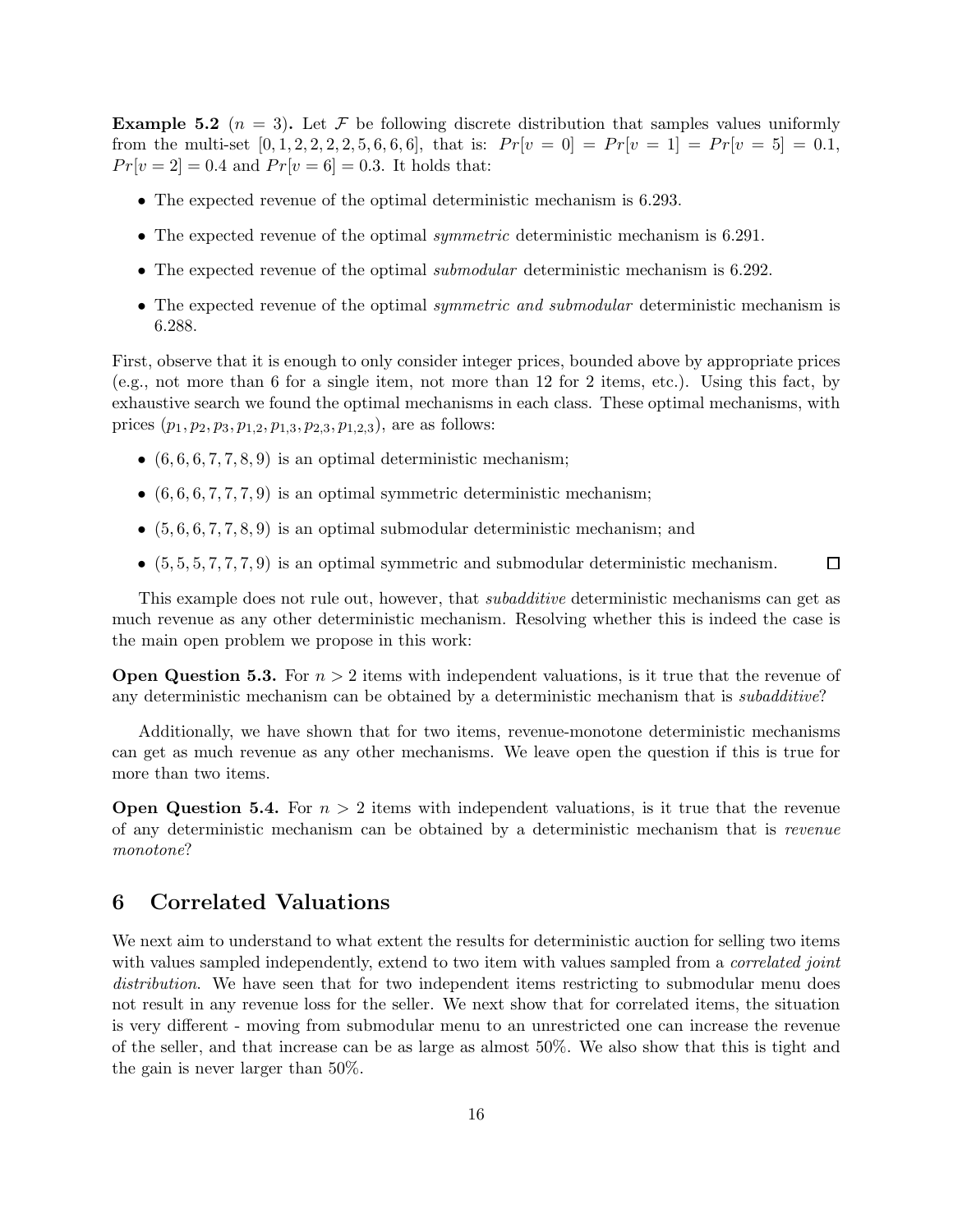### 6.1 Price of Submodularity

The following example shows that for two items with values sampled from a correlated distribution, the optimal deterministic auction can gain almost 50% more revenue than the optimal deterministic submodular auction — and this is true even for a symmetric correlated distribution.

**Example 6.1** (DREV >  $(3/2-\varepsilon)$ SMREV). Fix a small  $\varepsilon > 0$ . Consider two items with valuations drawn from the following distribution:

$$
(v_1, v_2) = \begin{cases} (4,0) & \text{w.p. } 1/2 - \varepsilon \\ (0,4) & \text{w.p. } 1/2 - \varepsilon \\ (1/\varepsilon, 1/\varepsilon) & \text{w.p. } 2\varepsilon \end{cases}
$$

There is a high-revenue deterministic auction that charges 4 for each item or  $1/\varepsilon$  for the grand bundle. Its revenue is  $DREV \geq 4(1-2\varepsilon) + (1/\varepsilon) \cdot 2\varepsilon = 6 - O(\varepsilon)$ . In contrast we show below that any submodular auction has revenue at most  $4 + O(\varepsilon)$ .

We consider three different cases:

- If the auction prices each of the two items at a price larger than 4, the buyer does not buy anything for any valuation in her support except  $(1/\varepsilon, 1/\varepsilon)$ . The seller's revenue is at most the welfare from this event,  $(1/\varepsilon + 1/\varepsilon) \cdot 2\varepsilon = 4$ .
- Suppose the auction charges at most 4 for one of the items, and more than 4 for the other item. Then the grand bundle never sells for price more than  $1/\varepsilon + 4$  — otherwise even with valuration  $(1/\varepsilon, 1/\varepsilon)$  the buyer prefers buying the cheaper item over the grand bundle. Furthermore, the buyer never buys the more expensive item. Therefore the seller's revenue is bounded from above by 2 from selling the cheaper item and  $2 + O(\varepsilon)$  from selling the grand bundle.
- Finally, any submodular auction that charges at most 4 for both items (and hence, by submodularity, at most 8 for the grand bundle) can make at most  $O(\varepsilon)$  revenue from the high valuation.

 $\Box$ 

The following lemma shows that the previous example is tight.

Lemma 6.2. *For any joint value distribution* D *over two items it holds that*

$$
D\text{Rev}(\mathcal{D}) \leq (3/2) \cdot \text{SMRev}(\mathcal{D}).
$$

*Proof.* Throughout the proof we use  $\text{Rev}(x, y, z)$  to denote the expected revenue from menu  $(x, y, z)$ over the distribution D. Fix any deterministic menu  $(p_1, p_2, p_{1,2})$ . Assume that the menu  $m =$  $(p_1, p_2, p_{1,2})$  is not submodular, that is,  $p_{1,2} > p_1 + p_2$ . Let  $A_{\emptyset}$ ,  $A_1$ ,  $A_2$ ,  $A_{1,2}$  denote the events that, given prices  $p_1$ ,  $p_2$ , and  $p_{1,2}$ , the buyer buys the empty set, only item 1, etc. Now, the revenue from the menu  $(p_1, p_2, p_{1,2})$  is given by:

$$
Rev(p_1, p_2, p_{1,2}) = Pr[A_1]p_1 + Pr[A_2]p_2 + Pr[A_{1,2}]p_{1,2}.
$$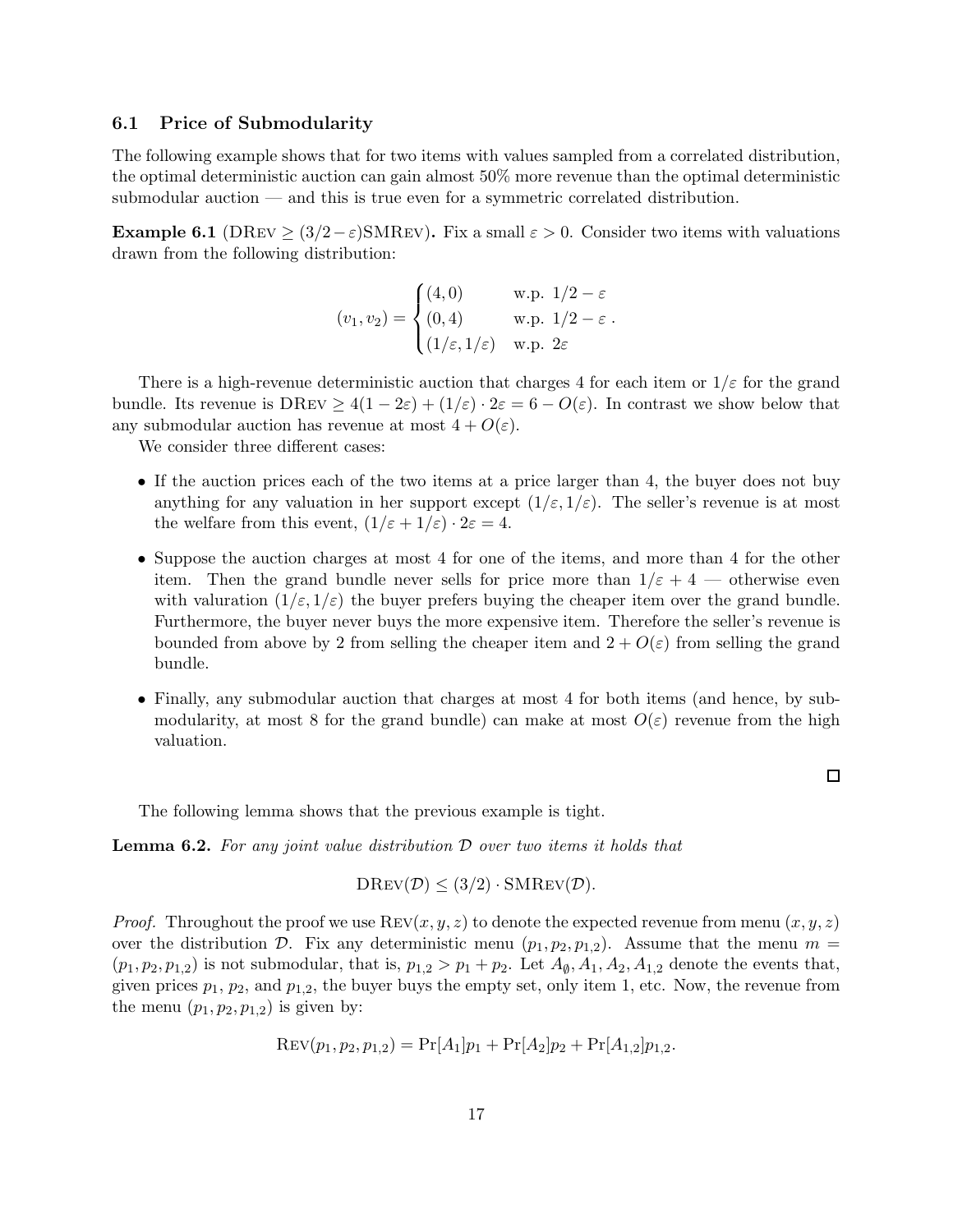Let  $p = 2p_{1,2} - p_1 - p_2$ . To complete the proof we will show that we can bound REV(m) =  $\text{Rev}(p_1, p_2, p_{1,2})$  by half the revenue obtained by selling only the grand bundle at price p (with the menu  $(p, p, p)$  plus the revenue obtained by selling the two items separately at prices  $p_1$  and  $p_2$ (with the additive menu  $(p_1, p_2, p_1 + p_2)$ ). This implies that  $3/2$  times the better revenue of the two menus, is at least the revenue of the menu m. I.e. we show that

 $\text{Rev}(m) \leq \text{Rev}(p_1, p_2, p_1 + p_2) + (1/2)\text{Rev}(p, p, p) \leq (3/2) \cdot \max\{\text{Rev}(p_1, p_2, p_1 + p_2), \text{Rev}(p, p, p)\},\$ which is clearly sufficient to complete the proof as the menus  $(p_1, p_2, p_1 + p_2)$  and  $(p, p, p)$  are both submodular.

For any valuation  $(v_1, v_2)$  for which the buyer buys the grand bundle (i.e. event  $A_{1,2}$  occurs) with menu  $(p_1, p_2, p_{1,2})$ , it holds that he prefers the bundle over any item  $i \in \{1,2\}$ , thus  $v_1 + v_2 - p_{1,2} \geq$  $v_i - p_i$ . So by summing these two up, in any such case it holds that  $v_1 + v_2 \ge 2p_{1,2} - p_1 - p_2 = p$ . Thus with menu  $(p, p, p)$ , for any such valuation the buyer prefers buying the grand bundle over the empty set. Therefore,

$$
Rev(p, p, p) \geq Pr[A_{1,2}](2p_{1,2} - p_1 - p_2).
$$

Additionally, for the mechanism that offers each item i separately for price  $p_i$  (and the bundle for  $p_1+p_2$ ) it holds that for buyer's valuations in event  $A_{1,2}$ , the buyer buys both items since for any items  $i \neq j \in \{1,2\}$  as  $v_1 + v_2 - p_{1,2} \geq v_i - p_i$  it holds that  $v_j \geq p_{1,2} - p_i > p_j$  (by supermodularity of the menu  $(p_1, p_2, p_{1,2})$ , thus

 $\text{Rev}(p_1, p_2, p_1 + p_2) \geq (\text{Pr}[A_1] + \text{Pr}[A_{1,2}])p_1 + (\text{Pr}[A_2] + \text{Pr}[A_{1,2}])p_2.$ 

Combining the above two inequalities:

$$
Rev(p_1, p_2, p_1 + p_2) + (1/2) REV(p, p, p)
$$
  
\n
$$
\geq (Pr[A_1] + Pr[A_{1,2}])p_1 + (Pr[A_2] + Pr[A_{1,2}])p_2 + Pr[A_{1,2}](p_{1,2} - p_1/2 - p_2/2)
$$
  
\n
$$
= (Pr[A_1] + Pr[A_{1,2}]/2)p_1 + (Pr[A_2] + Pr[A_{1,2}]/2)p_2 + Pr[A_{1,2}]p_{1,2}
$$
  
\n
$$
\geq Pr[A_1]p_1 + Pr[A_2]p_2 + Pr[A_{1,2}]p_{1,2}
$$
  
\n
$$
= REV(p_1, p_2, p_{1,2}).
$$

### 6.2 Symmetric vs Asymmetric Menus

Consider a joint distribution that is symmetric. Will a deterministic seller lose revenue by restricting her menu to be symmetric when items are correlated? We next show that for correlated distributions over two items, the fact that the joint distribution is symmetric is *not* sufficient to ensure that there is an optimal deterministic menu that is symmetric. Moreover, there is a constant factor gap between the achievable revenues.

<span id="page-17-0"></span>**Example 6.3** (Asymmetric menus for symmetric distributions). Fix a small  $\varepsilon > 0$  and consider the following correlated distribution over two-item valuations:

$$
(v_1, v_2) \sim \begin{cases} (1/\varepsilon^2, 1/\varepsilon^2) & \text{w.p. } \varepsilon^2\\ (1/\varepsilon, 0) & \text{w.p. } \varepsilon/2\\ (0, 1/\varepsilon) & \text{w.p. } \varepsilon/2\\ (1, 1) & \text{otherwise} \end{cases}
$$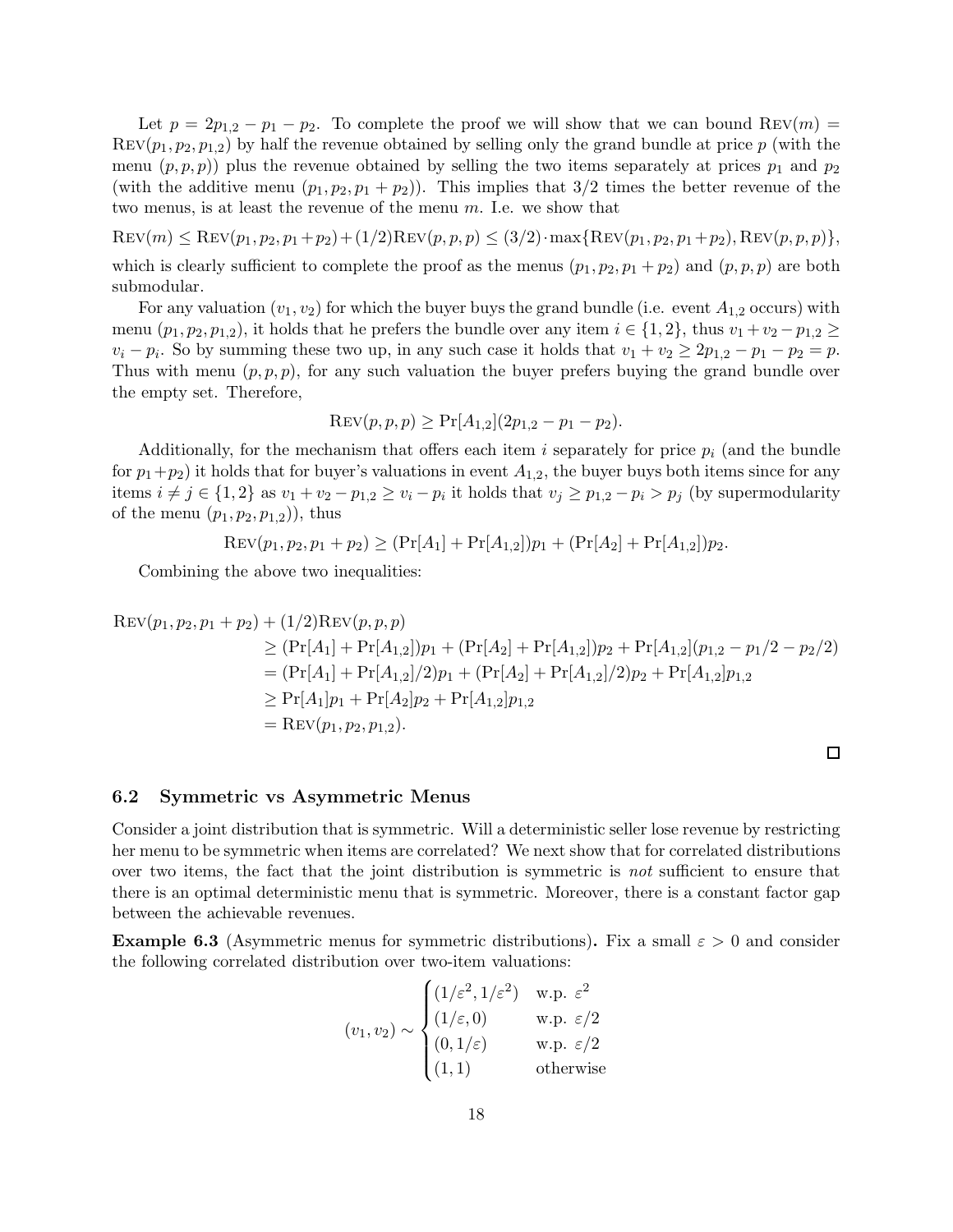There is a deterministic asymmetric menu with prices  $(1, 1/\varepsilon, 1/\varepsilon^2)$  and it obtains revenue of  $5/2$  –  $O(\varepsilon)$ .

In contrast, we claim that any symmetric menu  $(p, p, q)$  yields revenue at most  $2 + \varepsilon$ . We consider three different cases, depending on the price p of any of the items by itself (notice that by the symmetry restriction they are priced the same).

- Case  $p > 1/\varepsilon$ : the buyer buys nothing unless she has valuation  $(1/\varepsilon^2, 1/\varepsilon^2)$ . Thus the expected revenue is at most 2.
- Case  $1 < p \leq 1/\varepsilon$ : the buyer never buys a single item when his valuation is (1,1). If a buyer with valuation  $(1/\varepsilon^2, 1/\varepsilon^2)$  does not buy the bundle, the revenue is bounded by  $p \cdot (\varepsilon + \varepsilon^2) \leq (1/\varepsilon) \cdot (\varepsilon + \varepsilon^2) = 1 + \varepsilon$ . If a buyer with valuation  $(1/\varepsilon^2, 1/\varepsilon^2)$  does buy the bundle, it must be the case that  $2/\varepsilon^2 - q \ge 1/\varepsilon^2 - p$  and so  $q \le 1/\varepsilon^2 + p$ . If  $q \le 1/\varepsilon$  the revenue is bounded from above by  $(1/\varepsilon) \cdot (\varepsilon + \varepsilon^2) = 1 + \varepsilon$ . Otherwise, players with types other than  $(1/\varepsilon^2, 1/\varepsilon^2)$  do not buy the bundle, and the revenue is bounded by

$$
q \cdot \varepsilon^2 + p \cdot \varepsilon \le (1/\varepsilon^2 + p) \cdot \varepsilon^2 + p \cdot \varepsilon = 1 + p(\varepsilon + \varepsilon^2) \le 1 + (1/\varepsilon) \cdot (\varepsilon + \varepsilon^2) = 2 + \varepsilon
$$

• Case  $p \leq 1$ : selling items by themselves can yield a revenue of at most  $p \cdot 1 \leq 1$  (together). If  $q \leq 2$ , the revenue is bounded by 2. If  $2 < q \leq 1/\varepsilon$  the revenue from selling at q is bounded from above by  $(1/\varepsilon) \cdot (\varepsilon + \varepsilon^2) = 1 + \varepsilon$ , so the total revenue is bounded by  $2 + \varepsilon$ . Otherwise, players with types other than  $(1/\varepsilon^2, 1/\varepsilon^2)$  do not buy the bundle, and the revenue is bounded by

$$
q \cdot \varepsilon^2 + p \cdot 1 \le (1/\varepsilon^2 + p) \cdot \varepsilon^2 + p = 1 + p(1 + \varepsilon^2) \le 1 + 1 \cdot (1 + \varepsilon^2) = 2 + \varepsilon^2
$$

 $\Box$ 

## 7 Randomized Mechanisms

For symmetric distributions, the optimal randomized mechanism is trivially symmetric (given an asymmetric mechanism, we can run either this mechanism or its reflection with probability 50%). Hence Theorem [4.1](#page-10-2) trivially extends to randomized mechanism.

It is natural to ask whether the result of Theorem [3.1](#page-5-2) can also be extended to randomized mechanisms. However, it is not even clear how to extend the definition of submodularity to randomized menus. Below we discuss a few different natural randomized analogs and observe that submodular menus need not be optimal for randomized mechanisms in any of these analogs, even for finite-support distributions.

First we note that for two items, the classes of budget-additive, submodular, fractionally subadditive, and subadditive functions are identical (in general there are strict containment between those classes, in the above order). While we don't know of a good analog of submodular functions to randomized mechanisms, the other three notions have natural extensions.

Budget-linear menus A *budget-additive* menu, charges, for each bundle S, the sum of the item prices up to a cap ("budget") b; i.e.  $p_S = \min\{b, \sum_{i \in S} p_i\}$ . It is natural to extend such menus to *budget-linear* menus where, for each vector  $\pi \in [0,1]^n$  of probabilities, the buyer has to pay

$$
p_{\pi} \triangleq \min\Big\{b,\sum_{i\in[n]}\pi_i\cdot p_i\Big\}.
$$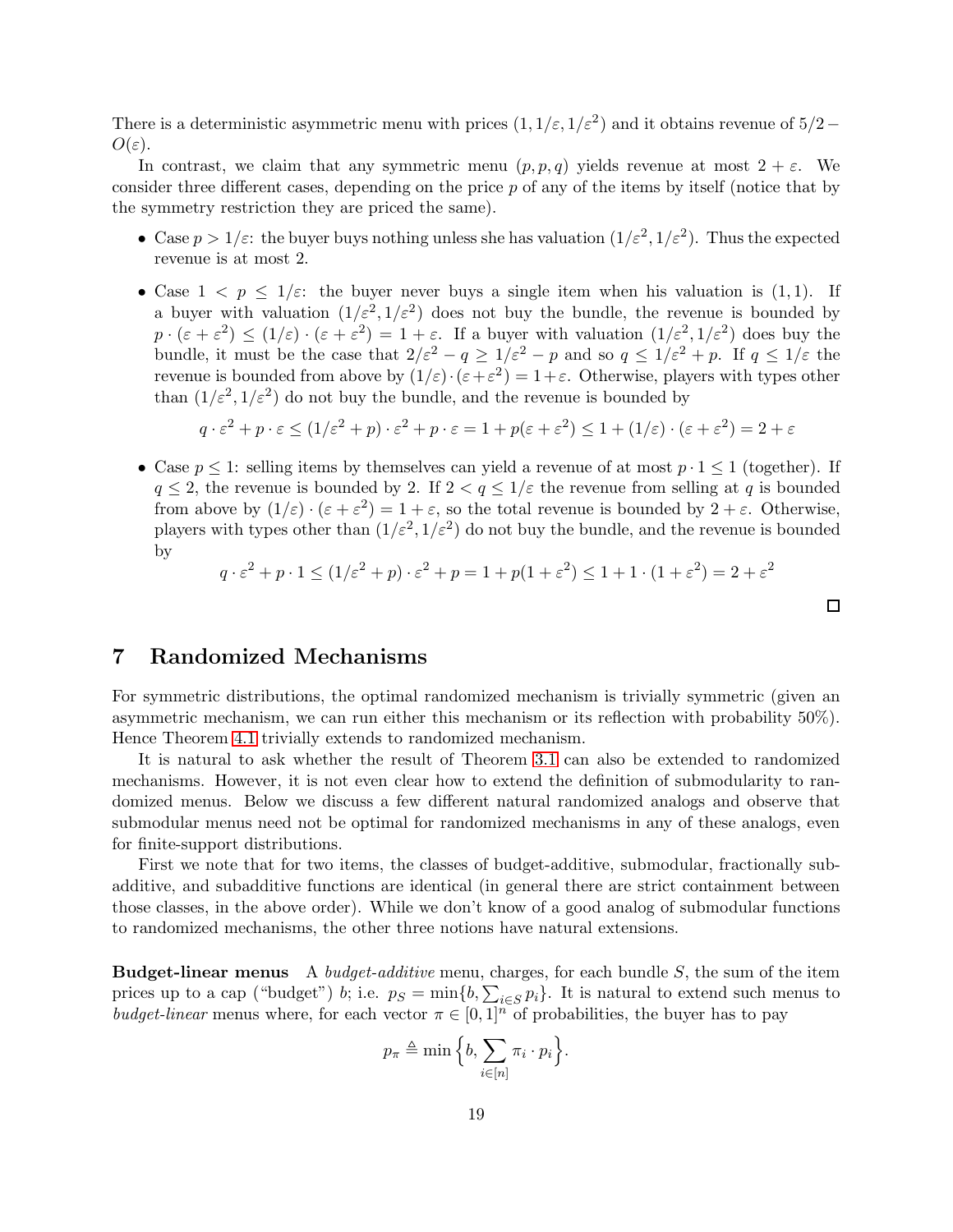Fractionally subadditive menus One way to define fractionally subadditive functions is by their XOS formulation:  $p_S = \max_{\alpha \in A} \left\{ \sum_{i \in S} p_{i,\alpha} \right\}$  (for some finite set A). Similarly to the budgetlinear definition, this can be extended as:

$$
p_{\pi} \triangleq \max_{\alpha} \Big\{ \sum_{i} p_{i,\alpha} \cdot \pi_i \Big\}.
$$

False-name-proof mechanisms A nice characterization of subadditive deterministic menus is that they are false-name-proof, i.e. a buyer is never better off participating in the mechanism several times. For randomized mechanisms, there is some subtlety in defining what we mean by participating in the mechanism several times: how do we model the situation where the buyer chooses to receive item i with probabilities  $\pi_i$  and then returns choose to receive the same item with probability  $\rho_i$ ? One option, is to think of the probabilities as fractional allocations of a divisible goods, and let them add up, with a cap at 1, i.e.  $\min\{1, \pi_i + \rho_i\}$ . Note that it doesn't make sense to allocate more than 1 unit of item i. Notice also that this definition generalizes budget-linear and fractionally subadditive menus. Alternatively, returning to the probabilities interpretation, we may think of two independent lotteries, i.e. the new probability is  $1 - (1 - \pi_i)(1 - \rho_i)$ . For this option, we again have a couple of modeling choices: either the buyer is adaptive and observes the lottery outcomes before participating in the mechanism again, or non-adaptive. Notice that the non-adaptive probabilistic buyer is the weakest, hence this is the most general definition of false-name-proofness.

The optimal (randomized) mechanism might not satisfy any of the generalizations of submodular menus suggested above — even for two items with i.i.d. valuations with finite support. We prove that the revenue obtainable from a non-adaptive probabilistic buyer (that is allowed to nonadaptively pick more than one entry from the menu of lotteries) is strictly lower than the revenue obtainable from a buyer that is restricted to pick exactly one entry from the menu.

Theorem 7.1. *There exist a distribution* F *with finite support such that for two items sampled IID from*  $\mathcal{F}$   $(\mathcal{D} = \mathcal{F} \times \mathcal{F})$ , the following holds<sup>[16](#page-19-0)</sup>: When the buyer is allowed to pick only one entry *from the menu, there is an optimal randomized mechanism with a finite menu. In the model where a non-adaptive probabilistic buyer (see description above) is allowed to pick more than one entry from the menu, the optimum expected revenue is strictly lower.*

Not surprisingly, the theorem follows directly from an example due to Hart and Reny [\[15](#page-22-4), Example 2], who used it to show that the optimal mechanism may be non-monotone (recall that submodular mechanisms are always monotone; however the other direction is false).

<span id="page-19-1"></span>Example 7.2 (Optimal mechanisms are not false-name-proof [\[15](#page-22-4)]). Consider the following valuation distribution:

$$
\mathcal{F} \sim \begin{cases} 10 & \text{w.p. } \frac{2399}{9000} \\ 13 & \text{w.p. } \frac{1}{9000} \\ 46 & \text{w.p. } \frac{1}{90} \\ 47 & \text{w.p. } \frac{1}{3} \\ 80 & \text{w.p. } \frac{7}{30} \\ 100 & \text{w.p. } \frac{7}{45} \end{cases}
$$

<span id="page-19-0"></span> $16$ Note that since the support is finite, the optimal mechanism in each case is indeed obtained.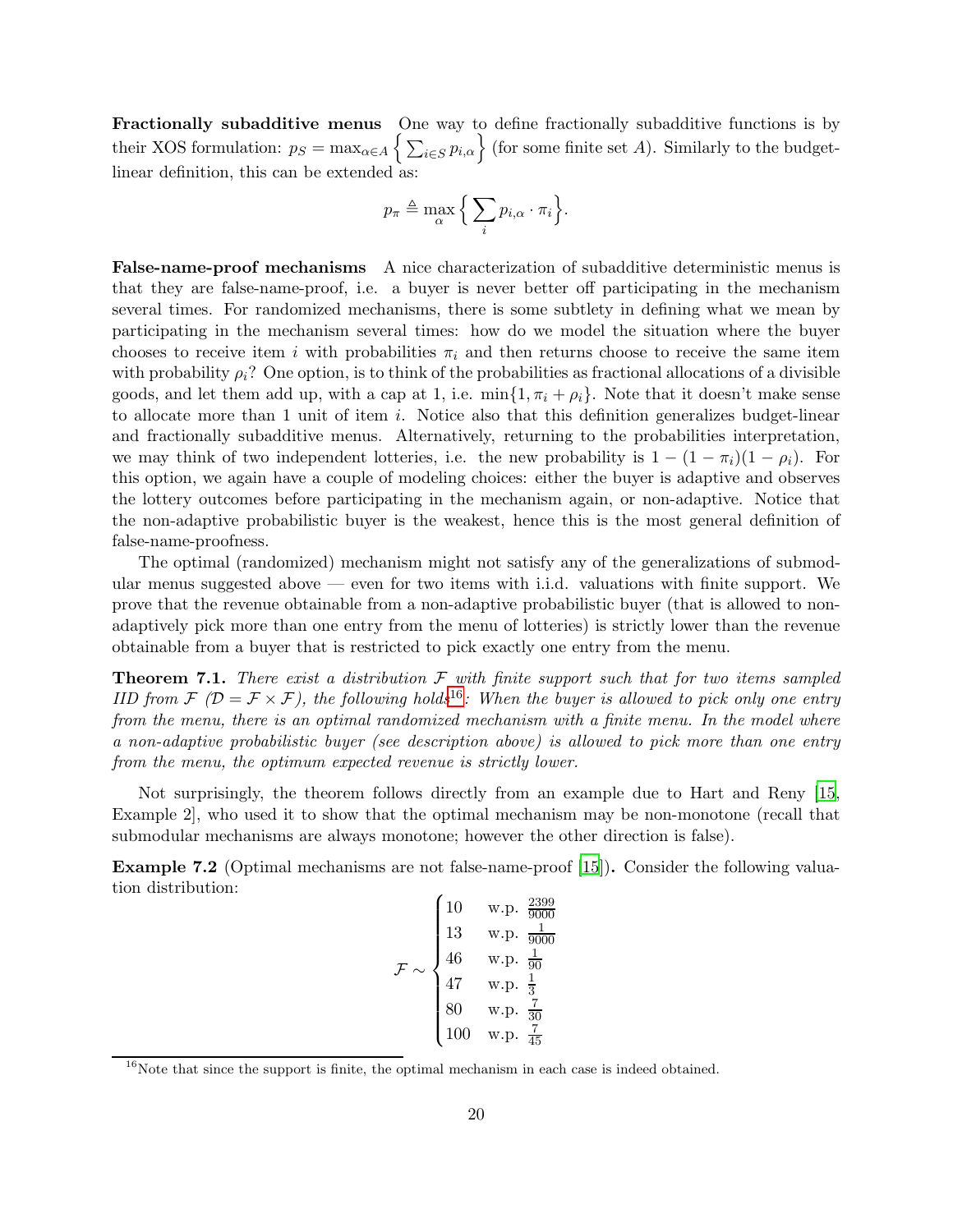Hart and Reny [\[15\]](#page-22-4) argue that the following menu is the unique optimal mechanism for selling two items with i.i.d. valuations, each distributed according to  $\mathcal{F}$ :

| Allocation                                        | Payment               |
|---------------------------------------------------|-----------------------|
| (0, 0)                                            | O                     |
| $\left(\frac{32}{1187}, \frac{384}{13057}\right)$ | $\frac{34240}{13057}$ |
| $\left(\frac{384}{13057}, \frac{32}{1187}\right)$ | $\frac{34240}{13057}$ |
| $\left(\frac{35}{1187}, \frac{35}{1187}\right)$   | $\frac{3258}{1187}$   |
| $\left(\frac{32}{1187}, \frac{5647}{5935}\right)$ | $\frac{90672}{1187}$  |
| $\left(\frac{5647}{5935}, \frac{32}{1187}\right)$ | $\frac{90672}{1187}$  |
| $\left(\frac{35}{1187}, \frac{5647}{5935}\right)$ | $\frac{90810}{1187}$  |
| $\left(\frac{5647}{5935}, \frac{35}{1187}\right)$ | $\frac{90810}{1187}$  |
| (0, 1)                                            | 80                    |
| (1, 0)                                            | 80                    |
| (1, 1)                                            | 126                   |

In this mechanism, a buyer with valuation  $(46, 80)$  chooses bundle  $\left(\frac{35}{1187}, \frac{5647}{5935}\right)$  (this can be verified by comparing her utility for each of the 11 menu options); after subtracting her payment, her utility is:

$$
46 \cdot \frac{35}{1187} + 80 \cdot \frac{5647}{5935} - \frac{90810}{1187} = \frac{1152}{1187} \approx 0.97.
$$

In contrast, if allowed to participate in the mechanism twice, the buyer would, for example, prefer the first two menu items, which together give her utility of:

$$
(46+80)\cdot \left(1-\left(1-\frac{32}{1187}\right)\left(1-\frac{32}{1187}\right)\right)-2\cdot \frac{34240}{13057}\approx 1.46.
$$

 $\Box$ 

In this example, the revenue that the seller obtains from the optimal menu when the buyer is only allowed to pick one entry, is strictly smaller than the revenue from the same menu when the buyer is allowed to pick two entries. We argue that for this example, the optimal revenue from any menu in which the buyer is allowed to pick multiple entries (using "false names") is smaller by a positive constant factor from the revenue of the optimal menu when the buyer must pick a single entry.

Formally, to prove that there is indeed some positive constant gap, we have to rule out a sequence of false-name proof mechanisms whose revenue approaches that of Example [7.2.](#page-19-1) By [\[15](#page-22-4)], the latter is the unique optimum of the standard revenue maximization LP. Furthermore, the set of mechanisms for which the false-name deviation in Example [7.2](#page-19-1) does not increase the buyer's expected utility is separated by a linear constraint (hyperplane) from the optimal auction. Therefore, their revenue cannot approach the optimal auction without obtaining it.

Thus, although we do not try to estimate the maximal gap between false-name proof mechanisms and optimal mechanisms, it is interesting that the above example proves that the gap is at least some positive constant.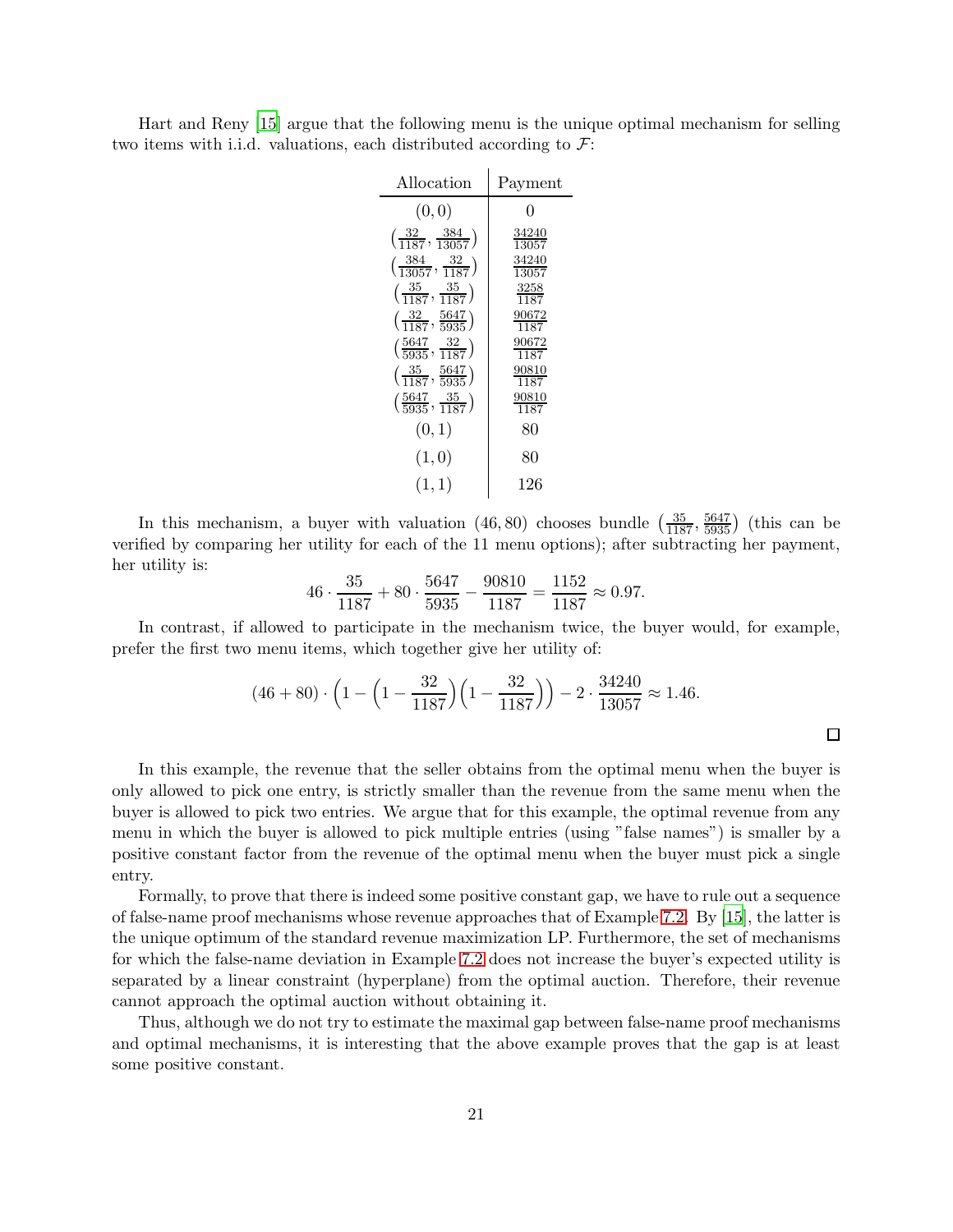<span id="page-21-4"></span>Remark 7.3. This is of particular interest in the context of the "additive-menu-size" complexity measure suggested in [\[14](#page-22-11)]. Hart and Nisan [\[14\]](#page-22-11) observe that even simple mechanisms like selling each item separately have exponentially long description (*menu-size*) when written as a menu, or list of (allocation, price) options presented to the buyer. To alleviate this issue, they proposed a relaxed measure of *additive-menu-size* where the buyer can select multiple options from a menu; for example, selling each item separately has only a linear additive-menu-size. The former observation was used in [\[2](#page-21-6)] to prove an exponential lower bound on the menu-size complexity of any mechanism that achieves near-optimal revenue; a prelimenary version of [\[2](#page-21-6)] left as an open problem whether better upper bounds on additive-menu-size of near-optimal mechanism can be obtained in general. Example [7.2](#page-19-1) in this section answers this question on the negative in a very strong sense: the example implies that for some distributions additive-menu-size complexity is not even defined for any near-optimal mechanism.

# Acknowledgments

This project has received funding from the European Research Council (ERC) under the European Unions Horizon 2020 research and innovation programme (grant agreement No 740282).

A.R.'s work was mostly done while he was an intern at Microsoft Research, and a visitor at Hebrew University (supported by above ERC grant). Parts of this work were also done while at Harvard University (supported by the Rabin Postdoctoral Fellowship).

### References

- <span id="page-21-0"></span>[1] Saeed Alaei, Hu Fu, Nima Haghpanah, Jason Hartline, and Azarakhsh Malekian. 2012. Bayesian Optimal Auctions via Multi- to Single-agent Reduction. In *the 13th ACM Conference on Electronic Commerce (EC)*.
- <span id="page-21-6"></span>[2] Moshe Babaioff, Yannai A. Gonczarowski, and Noam Nisan. 2017. The menu-size complexity of revenue approximation. In *Proceedings of the 49th Annual ACM SIGACT Symposium on Theory of Computing, STOC 2017, Montreal, QC, Canada, June 19-23, 2017*. 869–877. DOI: <http://dx.doi.org/10.1145/3055399.3055426>
- <span id="page-21-1"></span>[3] Moshe Babaioff, Nicole Immorlica, Brendan Lucier, and S. Matthew Weinberg. 2014. A Simple and Approximately Optimal Mechanism for an Additive Buyer. In *55th IEEE Annual Symposium on Foundations of Computer Science, FOCS 2014, Philadelphia, PA, USA, October 18-21, 2014*. 21–30. DOI[:http://dx.doi.org/10.1109/FOCS.2014.11](http://dx.doi.org/10.1109/FOCS.2014.11)
- <span id="page-21-3"></span>[4] MohammadHossein Bateni, Sina Dehghani, MohammadTaghi Hajiaghayi, and Saeed Seddighin. 2015. Revenue Maximization for Selling Multiple Correlated Items. In *Algorithms - ESA 2015 - 23rd Annual European Symposium, Patras, Greece, September 14-16, 2015, Proceedings*. 95–105. DOI[:http://dx.doi.org/10.1007/978-3-662-48350-3\\_9](http://dx.doi.org/10.1007/978-3-662-48350-3_9)
- <span id="page-21-5"></span>[5] Patrick Briest, Shuchi Chawla, Robert Kleinberg, and S. Matthew Weinberg. 2015. Pricing lotteries. *J. Economic Theory* 156 (2015), 144–174.
- <span id="page-21-2"></span>[6] Yang Cai and Mingfei Zhao. 2017. Simple mechanisms for subadditive buyers via duality. In *Proceedings of the 49th Annual ACM SIGACT Symposium on Theory of*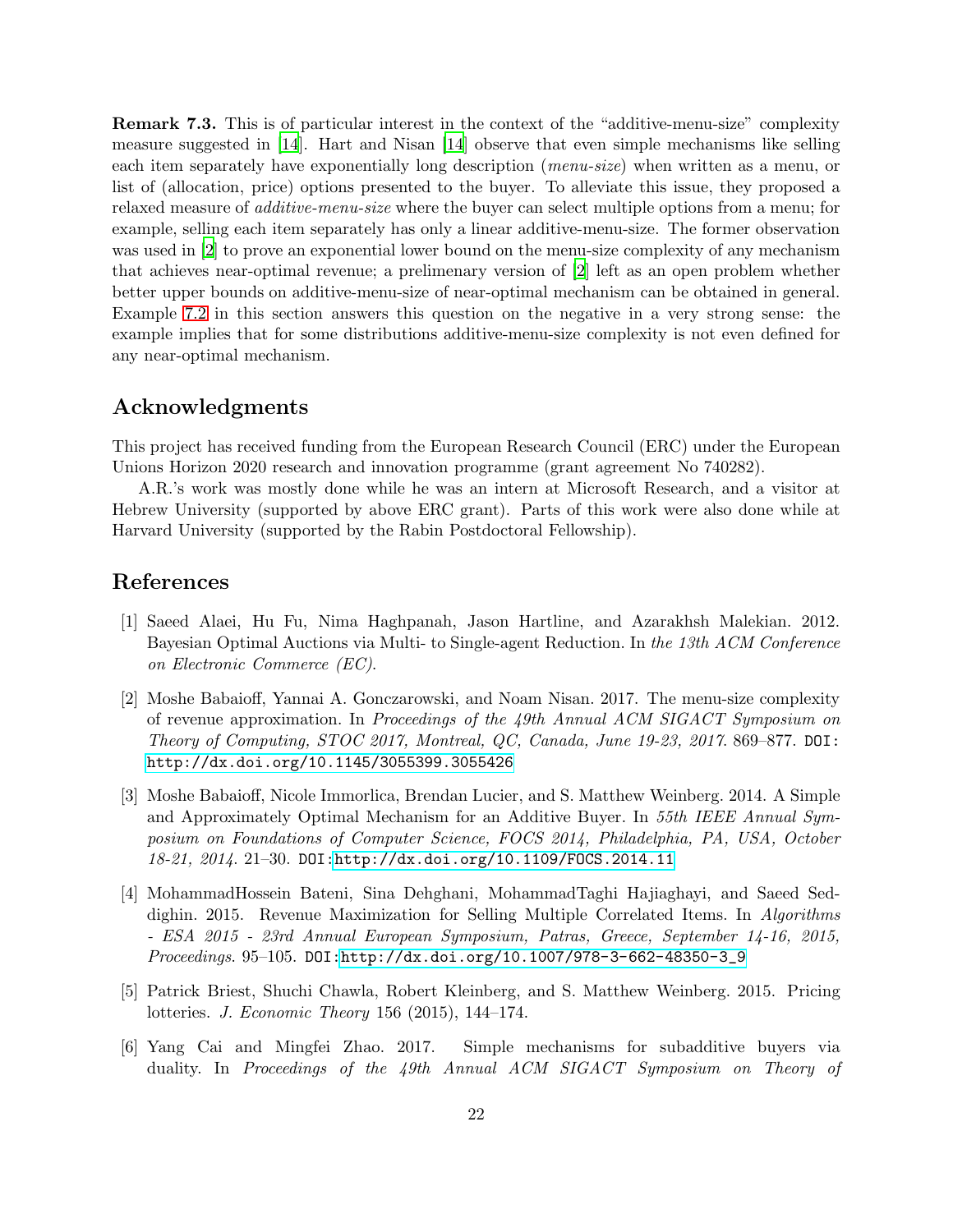*Computing, STOC 2017, Montreal, QC, Canada, June 19-23, 2017*. 170–183. DOI: <http://dx.doi.org/10.1145/3055399.3055465>

- <span id="page-22-12"></span>[7] Shuchi Chawla, Jason D. Hartline, and Robert Kleinberg. 2007. Algorithmic Pricing via Virtual Valuations. In *Proceedings of the 8th ACM Conference on Electronic Commerce (EC '07)*. 243–251.
- <span id="page-22-10"></span>[8] Shuchi Chawla and J. Benjamin Miller. 2016. Mechanism Design for Subadditive Agents via an Ex Ante Relaxation. In *Proceedings of the 2016 ACM Conference on Economics and Computation, EC '16, Maastricht, The Netherlands, July 24-28, 2016*. 579–596. DOI: <http://dx.doi.org/10.1145/2940716.2940756>
- <span id="page-22-7"></span>[9] Xi Chen, George Matikas, Dimitris Paparas, and Mihalis Yannakakis. 2017. On the Complexity of Bundle-Pricing and Simple Mechanisms. *CoRR* abs/1702.07032 (2017). <http://arxiv.org/abs/1702.07032>
- <span id="page-22-8"></span>[10] Vincent Conitzer and Tuomas Sandholm. 2004. Self-interested automated mechanism design and implications for optimal combinatorial auctions. In *ACM EC*. 132–141.
- <span id="page-22-6"></span>[11] Constantinos Daskalakis, Alan Deckelbaum, and Christos Tzamos. 2014. The Complexity of Optimal Mechanism Design. In *the Twenty-Fifth Annual ACM-SIAM Symposium on Discrete Algorithms (SODA)*.
- <span id="page-22-5"></span>[12] Constantinos Daskalakis, Alan Deckelbaum, and Christos Tzamos. 2015. Strong Duality for a Multiple-Good Monopolist. In *Proceedings of the Sixteenth ACM Conference on Economics and Computation, EC '15, Portland, OR, USA, June 15-19, 2015*. 449–450. DOI: <http://dx.doi.org/10.1145/2764468.2764539>
- <span id="page-22-3"></span>[13] Sergiu Hart and Noam Nisan. 2012. Approximate Revenue Maximization with Multiple Items. In *Proceedings of the 13th ACM Conference on Electronic Commerce (EC '12)*. 656–656.
- <span id="page-22-11"></span>[14] Sergiu Hart and Noam Nisan. 2013. The Menu-size Complexity of Auctions. In *Proceedings of the Fourteenth ACM Conference on Electronic Commerce (EC '13)*. 565–566.
- <span id="page-22-4"></span>[15] Sergiu Hart and Philip J. Reny. 2015. Maximal Revenue with Multiple Goods: Nonmonotonicity and Other Observations. *Theoretical Economics* 10, 3 (2015), 893–92.
- <span id="page-22-9"></span>[16] Xinye Li and Andrew Chi-Chih Yao. 2013. On revenue maximization for selling multiple independently distributed items. *Proceedings of the National Academy of Sciences* 110, 28 (2013), 11232–11237.
- <span id="page-22-2"></span>[17] Alejandro M. Manelli and Daniel R. Vincent. 2007. Multidimensional mechanism design: Revenue maximization and the multiple-good monopoly. *J. Economic Theory* 137, 1 (2007), 153–185.
- <span id="page-22-1"></span>[18] R.Preston McAfee and John McMillan. 1988. Multidimensional incentive compatibility and mechanism design. *Journal of Economic Theory* 46, 2 (1988), 335 – 354.
- <span id="page-22-0"></span>[19] Roger B. Myerson. 1981. Optimal Auction Design. *Mathematics of Operations Research* 6, 1 (1981), 58–73.